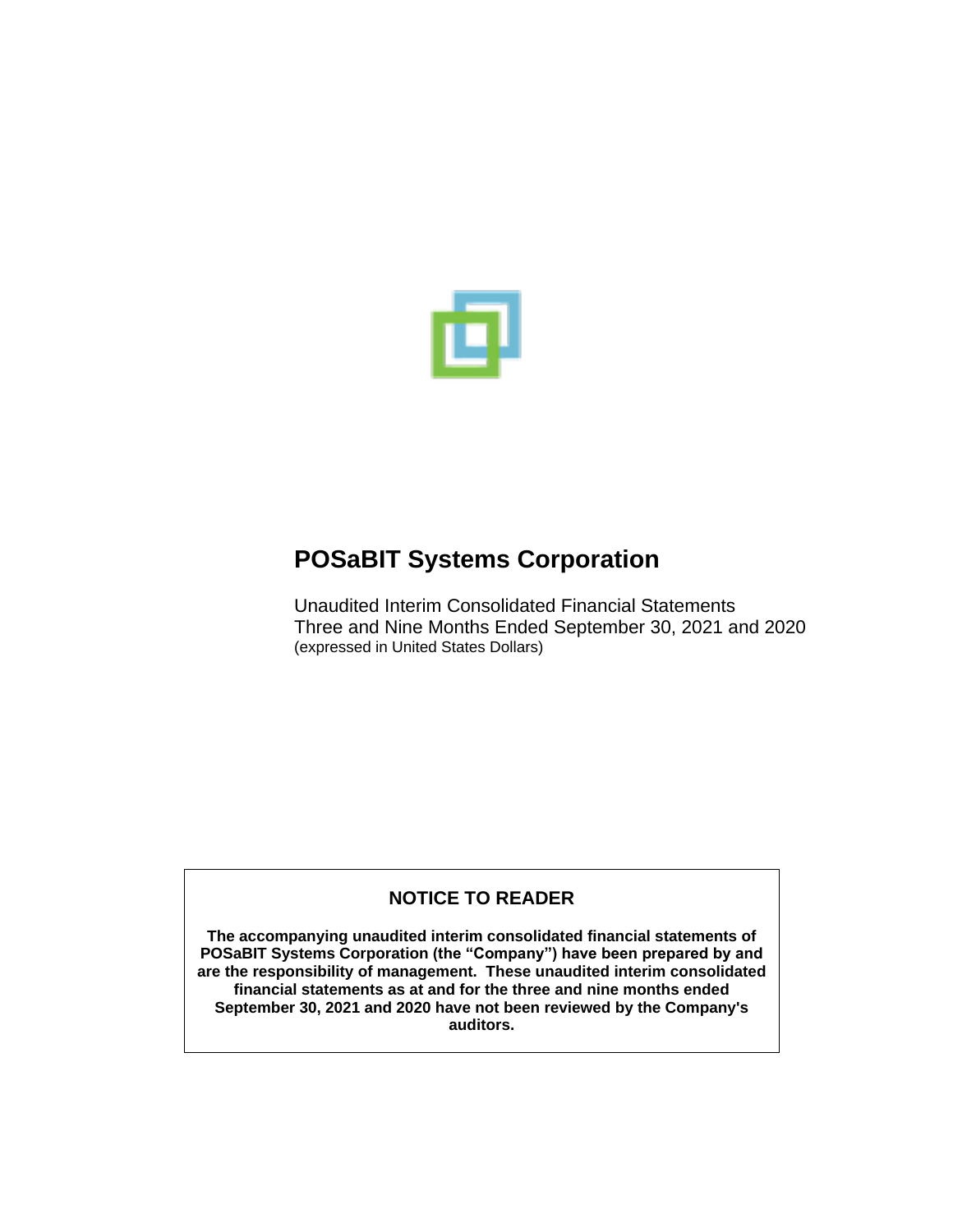

#### **MANAGEMENT'S RESPONSIBILITY FOR FINANCIAL REPORTING**

The accompanying unaudited interim consolidated financial statements of POSaBIT Systems Corporation are the responsibility of the management and the Board of Directors (the "**Board**") of the Company and have been prepared in accordance with the accounting policies disclosed in the notes to the unaudited interim consolidated financial statements. Where necessary, management has made informed judgments and estimates in accounting for transactions which were not complete at the statement of financial position date. In the opinion of management, the interim unaudited consolidated financial statements have been prepared within acceptable limits of materiality and are in accordance with International Accounting Standard 34 Interim Financial Reporting of International Financial Reporting Standards using accounting policies consistent with International Financial Reporting Standards appropriate in the circumstances.

The Board is responsible for reviewing and approving the unaudited interim consolidated financial statements together with other financial information of the Company and for ensuring that management fulfills its financial reporting responsibilities. An Audit Committee assists the Board in fulfilling this responsibility. The Audit Committee meets with management to review the financial reporting process and the unaudited interim consolidated financial statements together with other financial information of the Company. The Audit Committee reports its findings to the Board for its consideration in approving the unaudited interim consolidated financial statements together with other financial information of the Company for issuance to the shareholders.

#### **MANAGEMENT'S ASSESSMENT OF INTERNAL CONTROL OVER FINANCIAL REPORTING ("ICFR")**

Management is responsible for establishing and maintaining adequate internal control over the Company's financial reporting.

As the Company is a Venture Issuer (as defined under under *National Instrument 52-109 Certification of Disclosure in Issuers' Annual and Interim Filings*) ("NI 52-109"), the Company and Management are not required to include representations relating to the evaluation, design, establishment and/or maintenance of disclosure controls and procedures ("**DC&P**") and/or ICFR, as defined in NI 52-109, **nor has it completed such an evaluation**. Inherent limitations on the ability of the certifying officers to design and implement on a cost-effective bases DC&P and ICFR for the issuer may result in additional risks of quality, reliability, transparency and timeliness of interim and annual filings and other reports provided under securities legislation.

*"Ryan Hamlin" "Stephen M. Gledhill"*

Ryan Hamlin Stephen M. Gledhill President and Chief Executive Officer Chief Financial Officer Chief Financial Officer

November 29, 2021 November 29, 2021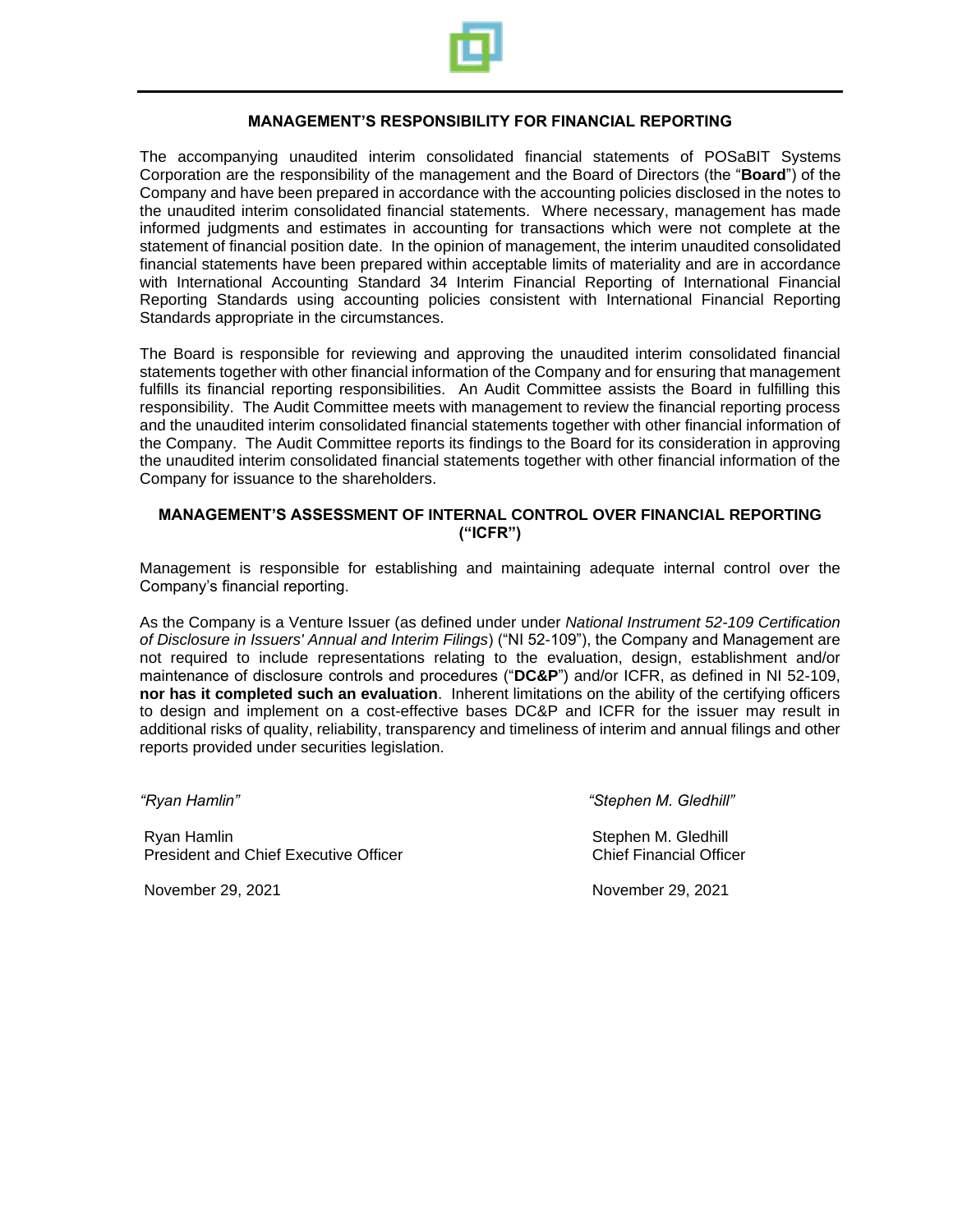

|                                                                   | September 30,<br>2021 | December 31,<br>2020 |
|-------------------------------------------------------------------|-----------------------|----------------------|
|                                                                   | \$                    | \$                   |
| <b>ASSETS</b>                                                     |                       |                      |
| <b>Current assets</b>                                             |                       |                      |
| Cash and cash equivalents                                         | 5,494,213             | 977,654              |
| Sales taxes recoverable                                           | 96                    | 316                  |
| Receivables (note 5)                                              | 2,321,677             | 1,895,018            |
| Due from sale of discontinued operations                          |                       | 65,000               |
| Due from related parties (note 18)                                | 250,161               | 196,626              |
| Digital assets (note 4)                                           | 4,602                 | 3,870                |
| Inventories (note 6)                                              | 543,164               | 74,727               |
| Prepaid expenses                                                  | 174,368               | 128,629              |
| <b>Total current assets</b>                                       | 8,788,281             | 3,341,840            |
| Other asset (note 7)                                              | 120,000               | 120,000              |
| Right-of-use-asset (note 8)                                       |                       | 25,398               |
| Equipment, net (note 9)                                           | 240,856               | 178,371              |
| Intangible assets (note 10)                                       |                       | 20,110               |
| <b>Total assets</b>                                               | 9,149,137             | 3,685,719            |
| <b>LIABILITIES AND SHAREHOLDERS' DEFICIENCY</b>                   |                       |                      |
| <b>Current liabilities</b>                                        |                       |                      |
| Accounts payable                                                  | 5,653,538             | 4,993,208            |
| <b>Accrued liabilities</b>                                        | 381,801               | 358,558              |
| Lease liability (note 11)                                         |                       | 26,414               |
| Notes payable (note 12)                                           |                       | 200,000              |
| <b>Total current liabilities</b>                                  | 6,035,339             | 5,578,180            |
| Convertible debt (note 13)                                        | 73,563                | 92,469               |
| Derivative liability (note 14)                                    | 10,202,392            | 1,026,676            |
| Government loan (note 15)                                         | 48,095                | 45,380               |
| <b>Total liabilities</b>                                          | 16,359,389            | 6,742,705            |
| Shareholders' deficiency                                          |                       |                      |
| Share capital (note 16.2)                                         | 17,108,815            | 11,198,735           |
| Warrants reserve (note 16.4)                                      | 161,751               | 360,016              |
| Contributed surplus (note 16.5)                                   | 948,178               | 489,638              |
| <b>Deficit</b>                                                    | (23, 166, 013)        | (14, 885, 308)       |
| Currency translation reserve                                      | (2, 262, 983)         | (220, 067)           |
| Total shareholders' deficiency                                    | (7, 210, 252)         | (3,056,985)          |
| Total liabilities and shareholders' deficiency                    | 9,149,137             | 3,685,719            |
| Approved for filing by the Board of Directors, November 29, 2021. |                       |                      |
| Subsequent events (note 26)                                       | "Don Tringali"        | (Director)           |

*"Mike Apker"* (Director)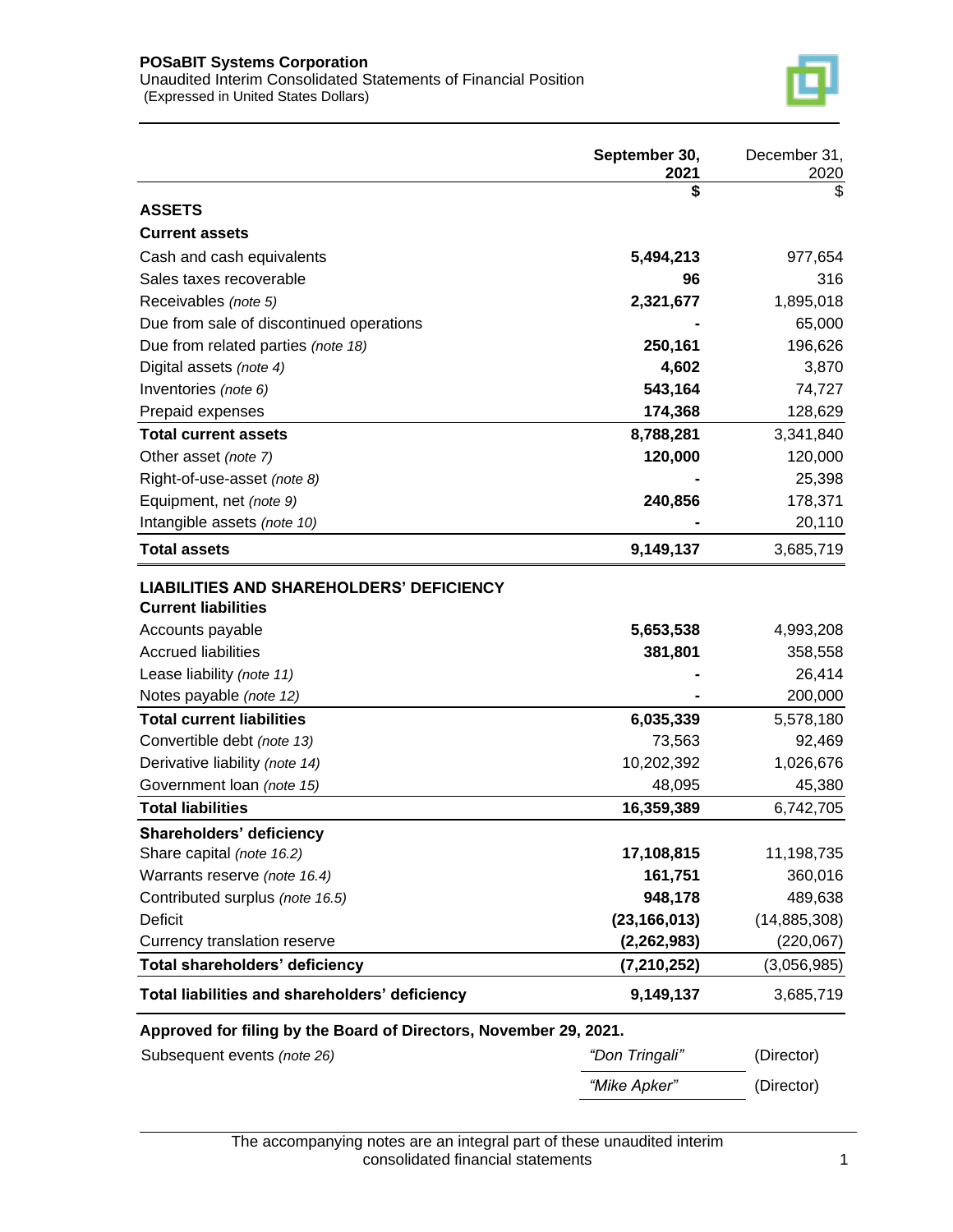Unaudited Interim Consolidated Statements of Comprehensive Loss *(Expressed in United States Dollars)* 



|                                                                           | 3 months ended |            | 9 months ended         |               |
|---------------------------------------------------------------------------|----------------|------------|------------------------|---------------|
|                                                                           | September 30,  |            |                        | September 30, |
|                                                                           | 2021           | 2020       | 2021                   | 2020          |
|                                                                           | \$             | \$         | \$                     | \$            |
| <b>REVENUE</b> (note 20)                                                  |                |            |                        |               |
| Digital assets processing services                                        | 6,364,107      | 2,329,878  | 14,868,252             | 4,765,132     |
| <b>Total revenue</b>                                                      | 6,364,107      | 2,329,878  | 14,868,252             | 4,765,132     |
| <b>COST OF SALES</b>                                                      |                |            |                        |               |
| Processing fees                                                           | 4,269,103      | 1,241,788  | 9,141,551              | 2,512,285     |
| Software license fees                                                     | 93,905         | 200,960    | 152,622                | 578,663       |
| Inventory impairment                                                      | (2, 356)       | 45,345     | 36,874                 | 73,986        |
| Hardware cost of sales                                                    | 65,866         | (11, 109)  | 147,222                | 8,546         |
| Sales labour and commissions                                              | 508,521        | 277,806    | 1,113,630              | 653,331       |
| <b>Total cost of sales</b>                                                | 4,935,039      | 1,754,780  | 10,591,899             | 3,826,811     |
| <b>Gross margin</b>                                                       | 1,429,068      | 575,098    | 4,276,353              | 938,321       |
| <b>OPERATING EXPENSES</b>                                                 |                |            |                        |               |
| Administrative (note 22)                                                  | 1,615,127      | 396,098    | 3,645,671              | 1,045,154     |
| Amortization and depreciation                                             | 60,603         | 86,555     | 187,849                | 272,882       |
| Forex                                                                     | (1,893,525)    | (44, 974)  | (1,993,227)            | (59,070)      |
| Investor relations and public reporting                                   | 6,729          | 9,342      | 13,579                 | 18,929        |
| Marketing                                                                 | 25,450         | 44,408     | 145,840                | 136,517       |
| Professional fees                                                         | 220,419        | 130,299    | 601,923                | 350,601       |
| Share-based compensation (note 16.5)                                      | 276,766        | 21,376     | 473,052                | 78,465        |
| Transaction cost (note 21)                                                |                |            | 9,331                  |               |
| <b>Total operating expense (income)</b>                                   | 311,569        | 643,104    | 3,084,018              | 1,843,478     |
| <b>OTHER EXPENSES</b>                                                     |                |            |                        |               |
| Change in expected credit losses                                          | (5, 725)       | (12, 251)  | (4, 495)               | 9,448         |
| Change in fair value of digital assets                                    | 424            | 199        | 732                    | (3,689)       |
| Change in fair value of derivative                                        | (7,856,498)    |            | (9,217,377)            |               |
| liability (note 14)                                                       |                |            |                        |               |
| Gain on sale of discontinued operations                                   | (112,500)      |            | (112,500)              | 142,580       |
| Interest expense                                                          | (46, 641)      | (19,685)   | (153, 150)             | (130, 544)    |
| Loss on disposal of assets                                                |                | (733)      | (1, 301)               | (1,661)       |
| <b>Total other expenses</b>                                               | (8,020,940)    | (32, 470)  | (9,488,091)            | 16,134        |
| Loss before discontinued operations                                       | (6,903,441)    | (100, 475) | (8, 295, 756)          | (889, 022)    |
| Loss from discontinued operations (note 17)                               |                |            |                        | (246, 503)    |
| <b>Net loss</b>                                                           | (6,903,441)    | (100, 475) | (8, 295, 756)          | (1, 135, 525) |
| Basic and diluted loss per common share                                   | (0.06)         | (0.00)     | (0.07)                 | (0.01)        |
| Basic and diluted weighted average<br>number of common shares outstanding | 122,283,336    |            | 97,252,826 111,387,732 | 96,424,913    |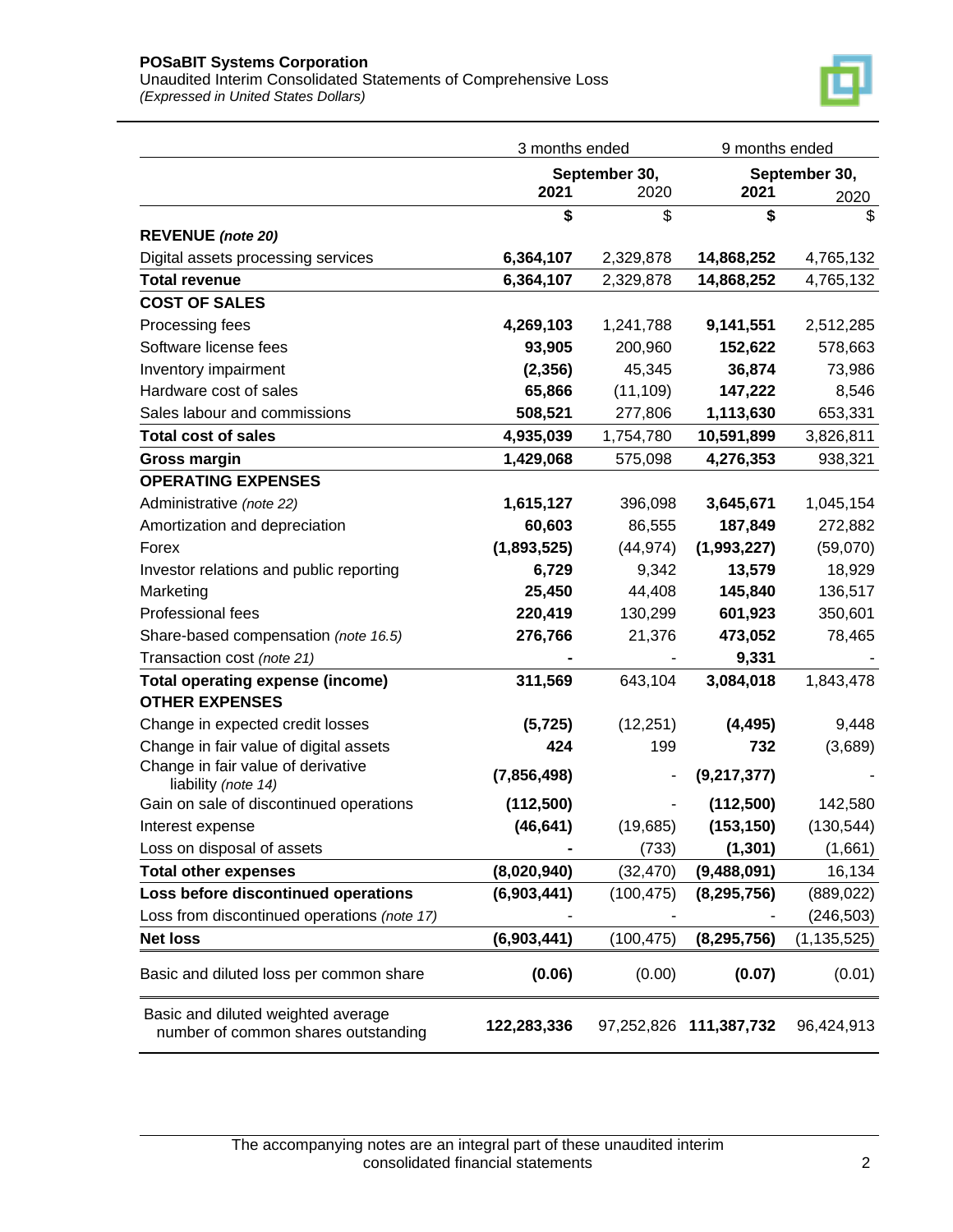

|                                                                                                                                  | 3 months ended                |            | 9 months ended |                       |  |
|----------------------------------------------------------------------------------------------------------------------------------|-------------------------------|------------|----------------|-----------------------|--|
|                                                                                                                                  | September 30,<br>2021<br>2020 |            | 2021           | September 30,<br>2020 |  |
|                                                                                                                                  | \$                            | \$         | \$             | \$                    |  |
| <b>Net loss</b>                                                                                                                  | (6,903,441)                   | (346, 979) | (8, 295, 756)  | (1, 135, 526)         |  |
| Other comprehensive loss:<br>Item that may not be reclassified<br>to net loss -<br>Foreign translation adjustment<br>from parent | (1,958,872)                   | (45,064)   | (2,042,916)    | (57,240)              |  |
| <b>Comprehensive loss</b>                                                                                                        | (8,862,313)                   | (392, 043) | (10, 338, 672) | (1, 192, 766)         |  |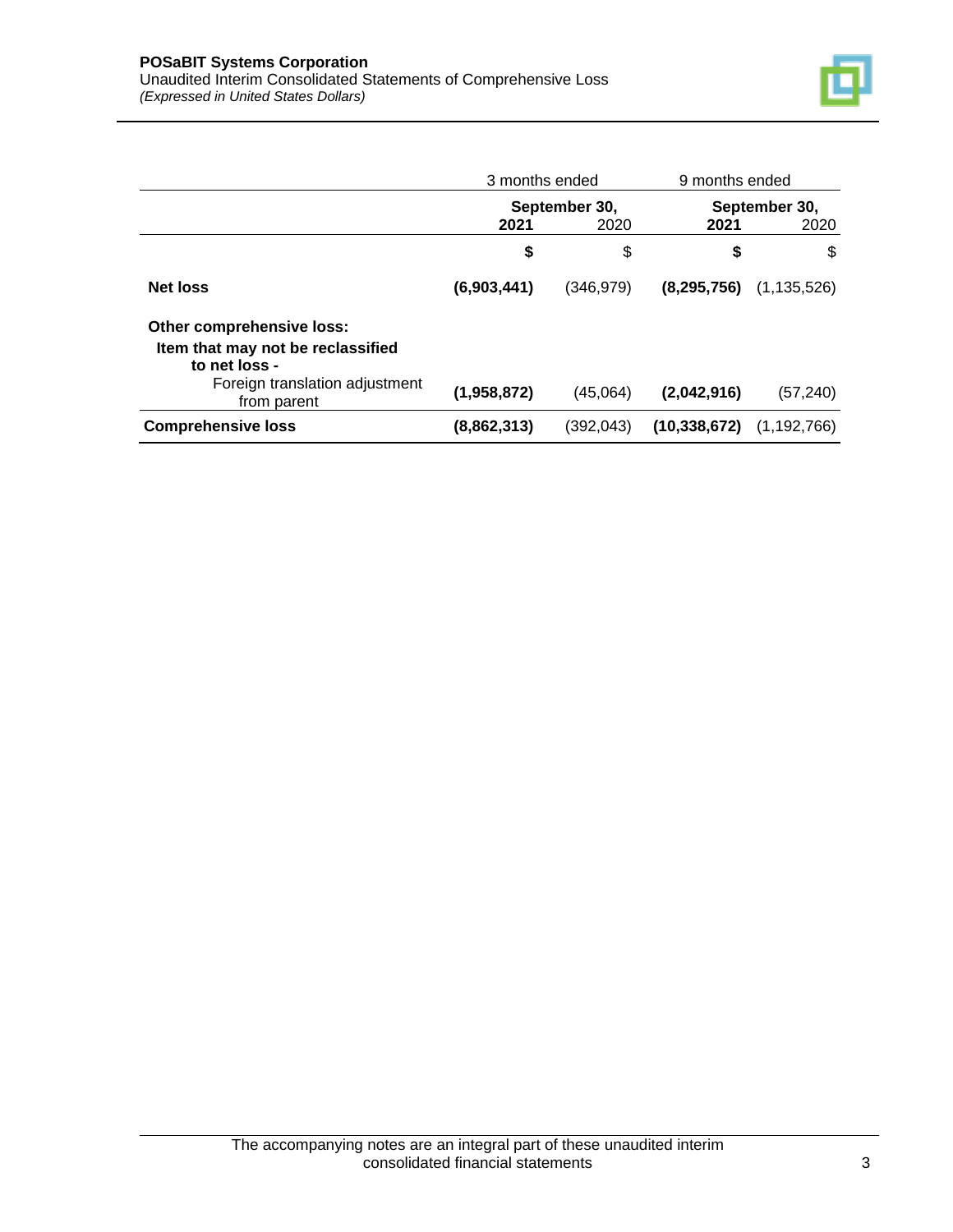Unaudited Interim Consolidated Statement of Changes in Deficiency *(Expressed in United States Dollars)*



|                                         | <b>Common shares</b> |            | <b>Contributed</b> | Warrant    | <b>Currency</b><br>translation |                   |               |
|-----------------------------------------|----------------------|------------|--------------------|------------|--------------------------------|-------------------|---------------|
|                                         | <b>Number</b>        | Amount     | surplus            | reserve    | reserve                        | <b>Deficiency</b> | <b>Total</b>  |
|                                         |                      |            |                    |            |                                |                   |               |
| December 31, 2019                       | 97,252,826           | 11,198,735 | 464,957            | 370,689    | (32, 777)                      | (13,752,021)      | (1,750,417)   |
| Share-based compensation                |                      |            | 78,465             |            |                                |                   | 35,211        |
| Expiry of options and warrants          |                      |            | (163, 507)         | (10, 673)  |                                | 174,180           |               |
| Loss from continued operations          |                      |            |                    |            | (57, 240)                      | (889, 022)        | (946, 262)    |
| Loss from discontinued operations       |                      |            |                    |            |                                | (246, 503)        | (246, 503)    |
| September 30, 2020                      | 97,252,826           | 11,198,735 | 379,915            | 360,016    | (90, 017)                      | (14, 713, 367)    | (2,864,718)   |
| Expiry of options (corrected)           |                      |            | 56,163             |            |                                | (56, 163)         |               |
| Share-based compensation                |                      |            | 53,560             |            |                                |                   | 53,560        |
| Loss from continued operations          |                      |            |                    |            | (130,050)                      | (258, 598)        | (388, 648)    |
| Income from discontinued operations     |                      |            |                    |            |                                | 142,822           | 142,822       |
| December 31, 2020                       | 97,252,826           | 11,198,735 | 489,638            | 360,016    | (220,067)                      | (14, 885, 306)    | (3,056,984)   |
| Shares issued for cash                  | 11,029,565           | 2,000,000  |                    |            |                                |                   | 2,000,000     |
| Shares issued on conversion of debt     | 1,264,923            | 120,000    |                    |            |                                |                   | 120,000       |
| <b>Warrants issued</b>                  |                      | (222, 690) |                    | 222,690    |                                |                   |               |
| <b>Advisory warrants issued</b>         |                      |            |                    | 9,331      |                                |                   | 9,331         |
| <b>Exercise of warrants</b>             | 17,673,739           | 3,495,841  |                    |            |                                |                   | 3,495,841     |
| <b>Fair value of exercised warrants</b> |                      | 406,982    |                    | (406, 982) |                                |                   |               |
| <b>Exercise of agent warrants</b>       | 391,238              | 61,084     |                    |            |                                |                   | 61,084        |
| Fair value of exercised agent warrants  |                      | 8,225      |                    | (8, 225)   |                                |                   |               |
| <b>Exercise of options</b>              | 231,102              | 26,096     |                    |            |                                |                   | 26,096        |
| Fair value of exercised options         |                      | 14,512     | (14, 512)          |            |                                |                   |               |
| <b>Share-based compensation</b>         |                      |            | 473,052            |            |                                |                   | 473,052       |
| <b>Comprehensive loss</b>               |                      |            |                    |            | (2,042,916)                    | (8, 295, 756)     | (10,338,672)  |
| <b>September 30, 2021</b>               | 127,843,393          | 17,108,815 | 948,178            | 161,751    | (2, 262, 983)                  | (23, 166, 013)    | (7, 210, 252) |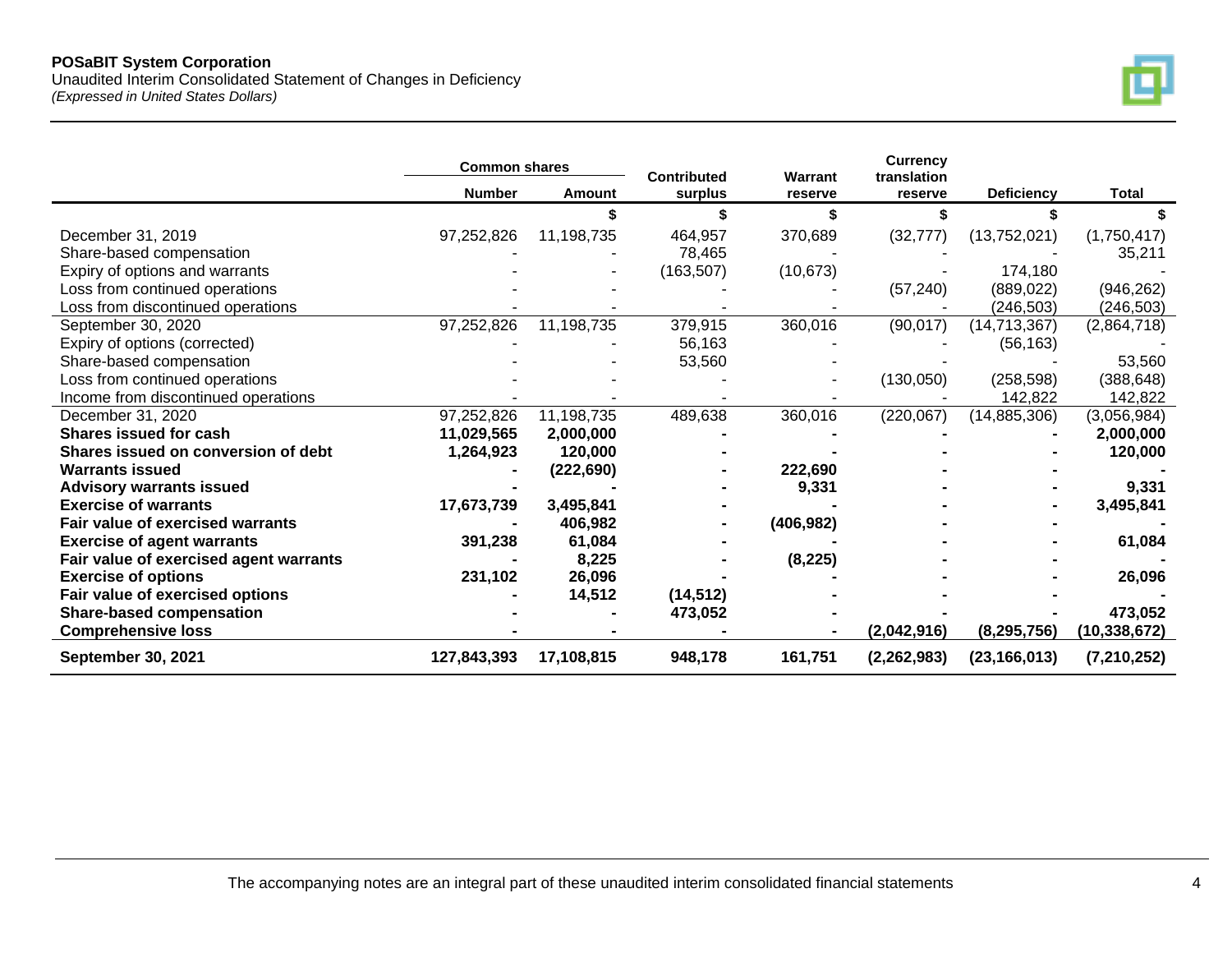

|                                                                         | 2021          | 2020          |
|-------------------------------------------------------------------------|---------------|---------------|
|                                                                         | \$            |               |
| <b>OPERATING ACTIVITIES</b>                                             |               |               |
| Net loss for the period                                                 | (8, 295, 756) | (1, 135, 525) |
| Adjustment for non-cash items:                                          |               |               |
| Amortization and depreciation                                           | 187,851       | 272,881       |
| Change in expected credit losses                                        | 4,495         | (9, 448)      |
| Change in fair value of derivative liability                            | 9,217,377     |               |
| Change in fair value of digital assets                                  | (732)         | 3,689         |
| Forex                                                                   | (2,042,916)   | (57, 240)     |
| Loss (gain) on disposal of DoubleBeam assets                            | 112,500       | (142, 582)    |
| Impairment of goodwill                                                  |               | 210,500       |
| Interest accretion                                                      | 66,198        | 70,231        |
| Loss on disposal of assets                                              | 1,301         | 1,662         |
| Stock based compensation                                                | 473,052       | 78,465        |
| Transaction cost (recovery) (note 21)                                   | (103, 169)    |               |
| Working capital changes in operating assets and liabilities (note 24.1) | (261, 536)    | 1,447,159     |
| Net cash provided from (used for) operating activities                  | (641, 335)    | 739,792       |
| <b>INVESTING ACTIVITIES</b>                                             |               |               |
| Purchase of equipment (net of disposal proceeds)                        | (206, 129)    | (145, 495)    |
| Net cash used for investing activities                                  | (206, 129)    | (145, 495)    |
| <b>FINANCING ACTIVITIES</b>                                             |               |               |
| Exercise of options                                                     | 26,096        |               |
| <b>Exercise of warrants</b>                                             | 3,556,925     |               |
| Issuance of common shares for cash                                      | 2,000,000     |               |
| Proceeds from forward sales of proceeds                                 |               | 175,000       |
| Proceeds from sale of discontinued operations                           | 65,000        | 150,000       |
| Repayment of forward sales proceeds                                     |               | (180, 110)    |
| Repayment of lease liabilities                                          | (26, 808)     | (58, 175)     |
| Repayment of note payable                                               | (200, 000)    |               |
| Repayments to related parties                                           | (53, 535)     | (104, 605)    |
| Repayments of government loan                                           | (3,655)       |               |
| Net cash provided by financing activities                               | 5,364,023     | (17, 890)     |
| Net increase in cash and cash equivalents during the period             | 4,516,559     | 576,407       |
| Cash and cash equivalents, beginning of year                            | 977,954       | 404,444       |
| Cash and cash equivalents, end of period                                | 5,494,213     | 980,851       |

**Supplemental cash flow information** *(note 24.2)*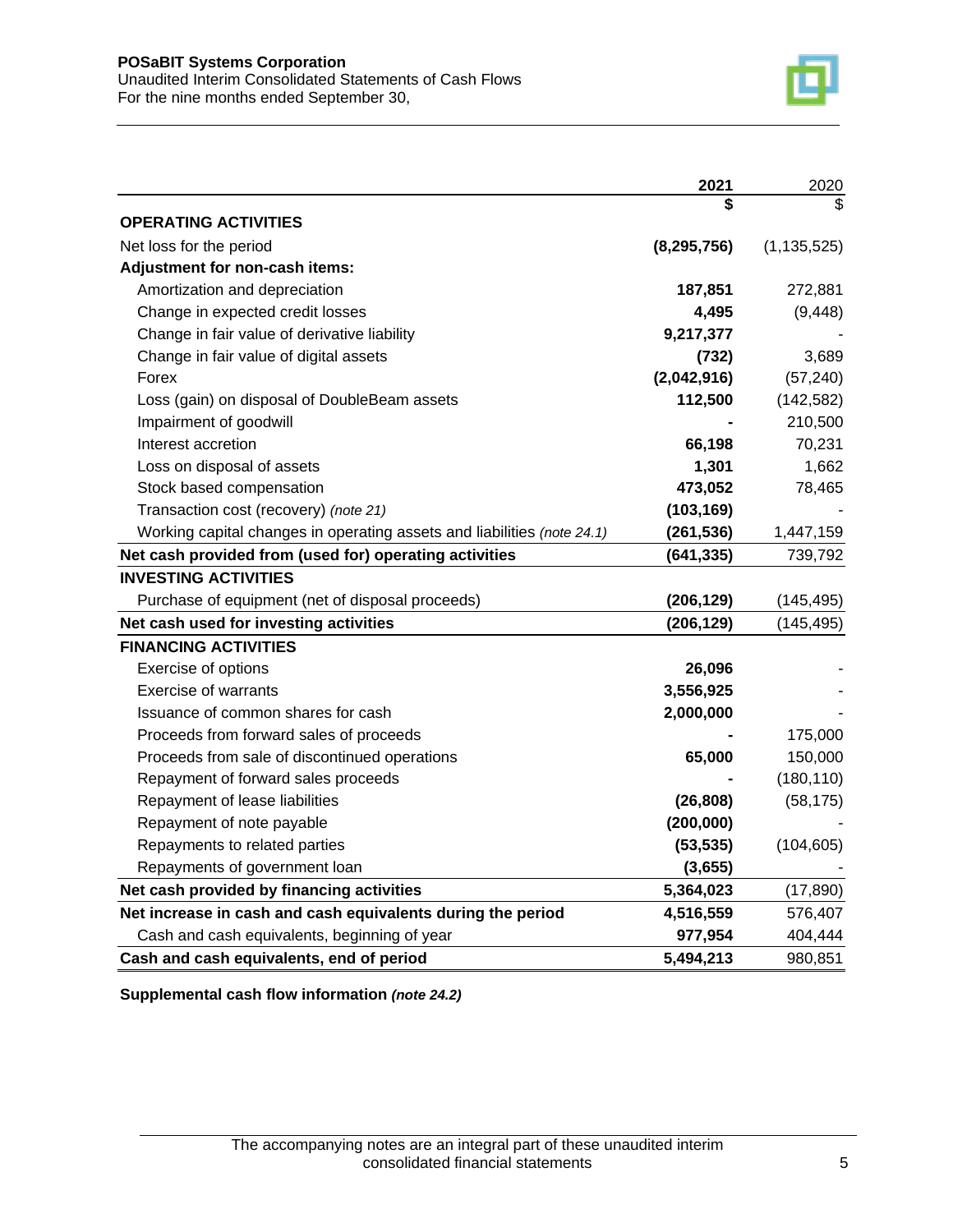For the three and nine months ended September 30, 2021 and 2020 *(Expressed in United States Dollars)*

### **1. NATURE OF OPERATIONS AND GOING CONCERN**

POSaBIT Systems Corporation ("**POSaBIT**" or the "**Company**"), was incorporated on June 12, 2017, pursuant to the *Business Corporations Act* (British Columbia). On April 5, 2019, the Company completed the reverse acquisition of POSaBIT, Inc. ("POSaBIT US"), a private company incorporated under the laws of the State of Washington, by way of a triangular merger (the "**Transaction**"). Upon completion of the Transaction, the Company changed its name to POSaBIT Systems Corporation and now primarily involve the point-of-sale arrangements designed to offer consumers an easy way to purchase goods and services. Pursuant to the Transaction, the shareholder of POSaBIT US received 1.7539815 securities of the Company for each security of POSaBIT US held including common shares, options, and warrants.

In connection with the Transaction, the Company delisted from the TSXV and obtained listing on the Canadian Securities Exchange ("**CSE**") under the trading symbol "**PBIT**".

The Company's head office is located at 11915 124<sup>th</sup> Ave. NE, Kirkland, Washington 98034. Its registered address in Canada is 77 King Street West, Suite 400, Toronto, Ontario, M5K 0A1.

These consolidated financial statements (the "**Financial Statements**") have been prepared on the assumption that the Company will continue as a going concern, which contemplates the realization of assets and settlement of liabilities as they fall due in the normal course of business for the foreseeable future. The Company's ability to continue its operations and to realize its assets at their carrying values is dependent upon obtaining additional financing and generating revenues sufficient to cover its operating costs. The Company has incurred losses and has had negative cash flows from operations from its inception that have been funded through both operating and financing activities.

As at September 30, 2021, the Company has a reported working capital of \$2,752,942 (December 31, 2020 – working capital deficit of \$2,236,340) and has a shareholders' deficiency \$7,210,252 (December 31, 2020 – \$3,056,984). These factors indicate the existence of uncertainty that may cast significant doubt as to the Company's ability to continue as a going concern. The Company may need to raise additional capital during the next twelve months and possibly beyond to support current operations and planned development and expansion activities. The Financial Statements do not reflect the adjustments to the carrying amounts of assets and liabilities and the reported expenses that would be necessary if the Company were unable to realize its assets and settle its liabilities as a going concern in the normal course of operations. Such adjustments could be material.

### **2. BASIS OF PREPARATION**

#### **2.1 Statement of compliance**

These unaudited interim consolidated financial statements, including comparatives, have been prepared in accordance with *International Accounting Standards ("IAS") 34* 'Interim Financial Reporting' using accounting policies consistent with the IFRS issued by the International Accounting Standards Board ("**IASB**") and Interpretations of the International Financial Reporting Interpretations Committee ("**IFRIC**").

The Financial Statements were approved and authorized for issuance by the Board on November 29, 2021.

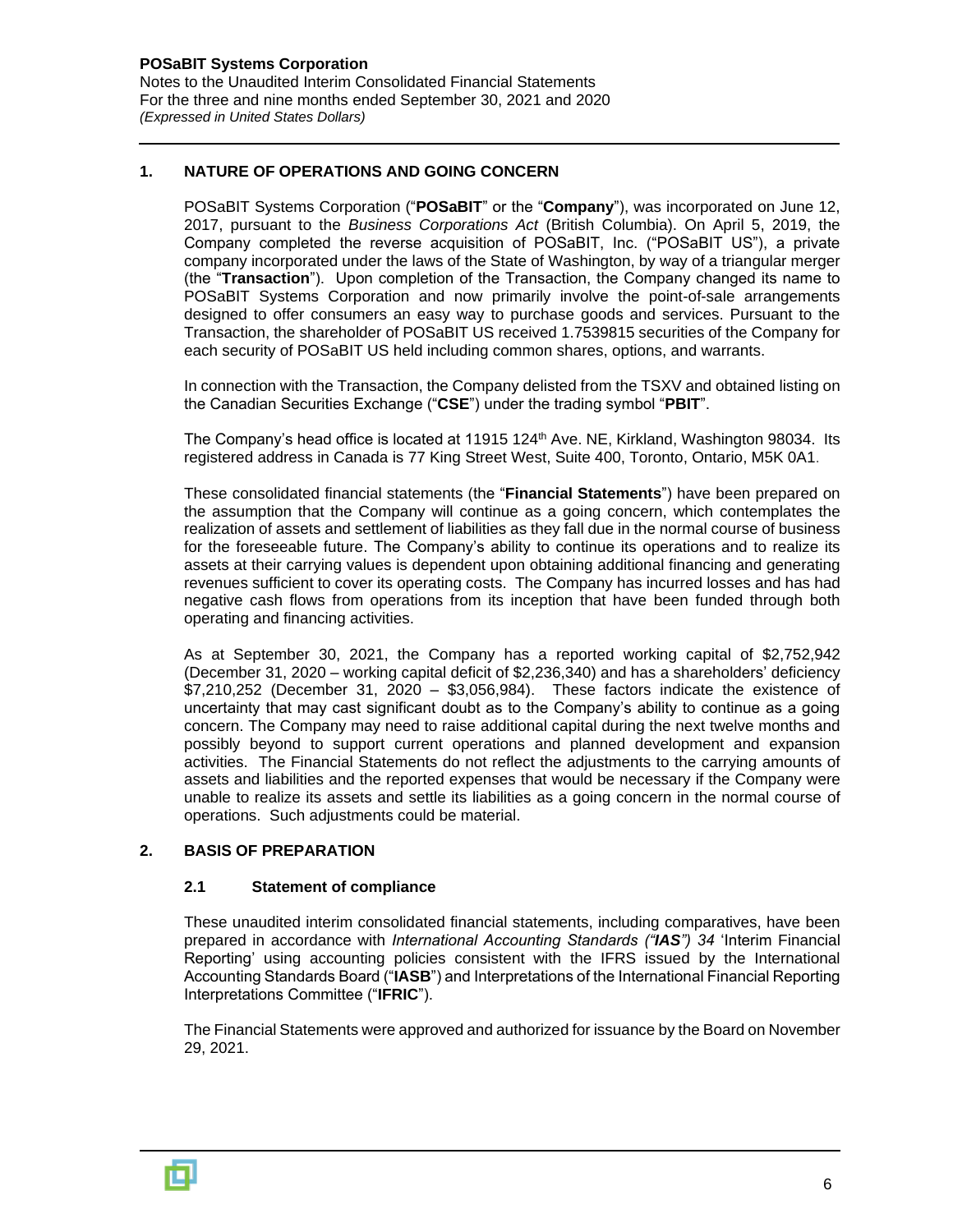#### **2.2 Basis of presentation and measurement**

The Financial Statements have been prepared on the historical cost basis, modified where applicable. In addition, the Financial Statements have been prepared using the accrual basis of accounting, except for cash flow information.

#### **2.3 Basis of consolidation**

The Financial Statements consolidate the accounts of the Company and its wholly-owned subsidiaries, DoubleBeam, Inc. ("**DoubleBeam**") and POSaBIT US, Inc. (together, the "**Subsidiaries**").

All intercompany transactions, balances and unrealized gains and losses from intercompany transactions are eliminated on consolidation. Subsidiaries are entities over which the Company is exposed to, or has rights to, variable returns as well as the ability to affect those returns through the power to direct the relevant activities of the entity. The existence and effect of potential voting rights that are presently exercisable or convertible are considered when assessing whether the Company controls another entity. Subsidiaries are fully consolidated from the date on which control is obtained by the Company and are deconsolidated from the date on which control ceases.

#### **3. ADOPTION OF NEW AND REVISED STANDARDS AND RECENT PRONOUNCEMENTS**

Certain pronouncements were issued by the IASB or the IFRIC that are mandatory for accounting periods commencing on or after January 1, 2021. The following IFRS amended standards have been issued but not yet adopted, as they are being evaluated to determine their impact on the Company.

IFRS 10 – Consolidated Financial Statements ("**IFRS 10**") and IAS 28 – Investments in Associates and Joint Ventures ("**IAS 28**") were amended in September 2014 to address a conflict between the requirements of IAS 28 and IFRS 10 and clarify that in a transaction involving an associate or joint venture, the extent of gain or loss recognition depends on whether the assets sold or contributed constitute a business. The effective date of the amendments to IFRS 10, is yet to be determined, however early adoption is permitted. The Company has not yet adopted this standard and is assessing its impact on its consolidated financial statements.

IAS 1 – Presentation of Financial Statements ("**IAS 1**"). In January 2020, the classification of liabilities as current or non-current was amended. An entity shall apply the amendments for annual reporting periods on or after January 1, 2023, retrospectively in accordance with IAS  $8 -$ Accounting Policies, changes in accounting estimates and errors. The Company has not yet adopted this amendment and is currently assessing the effects on its consolidated financial statements.

IAS 16 – Property, Plant and Equipment – Proceeds before Intended Use ("**IAS 16**"). The Standard was amended in 2020 to provide for the costs of testing whether a product is functioning properly in accordance with management's expectations and the disclosure of those costs. An entity shall apply the amendments for annual reporting periods on or after January 1, 2022, with early adoption permitted. The Company has not yet adopted this amendment and is currently assessing the effects on its consolidated financial statements.

IAS 37 – Provisions contingent liabilities and contingent assets ("**IAS 37**"). The Standard was amended in May 2020 to expand on the definition of onerous contracts and the costs to be included in fulfilling a contract. An entity shall apply the amendments for annual reporting periods on or after January 1, 2022, with early adoption permitted. The Company has not yet adopted this amendment and is currently assessing the effects on its consolidated financial statements.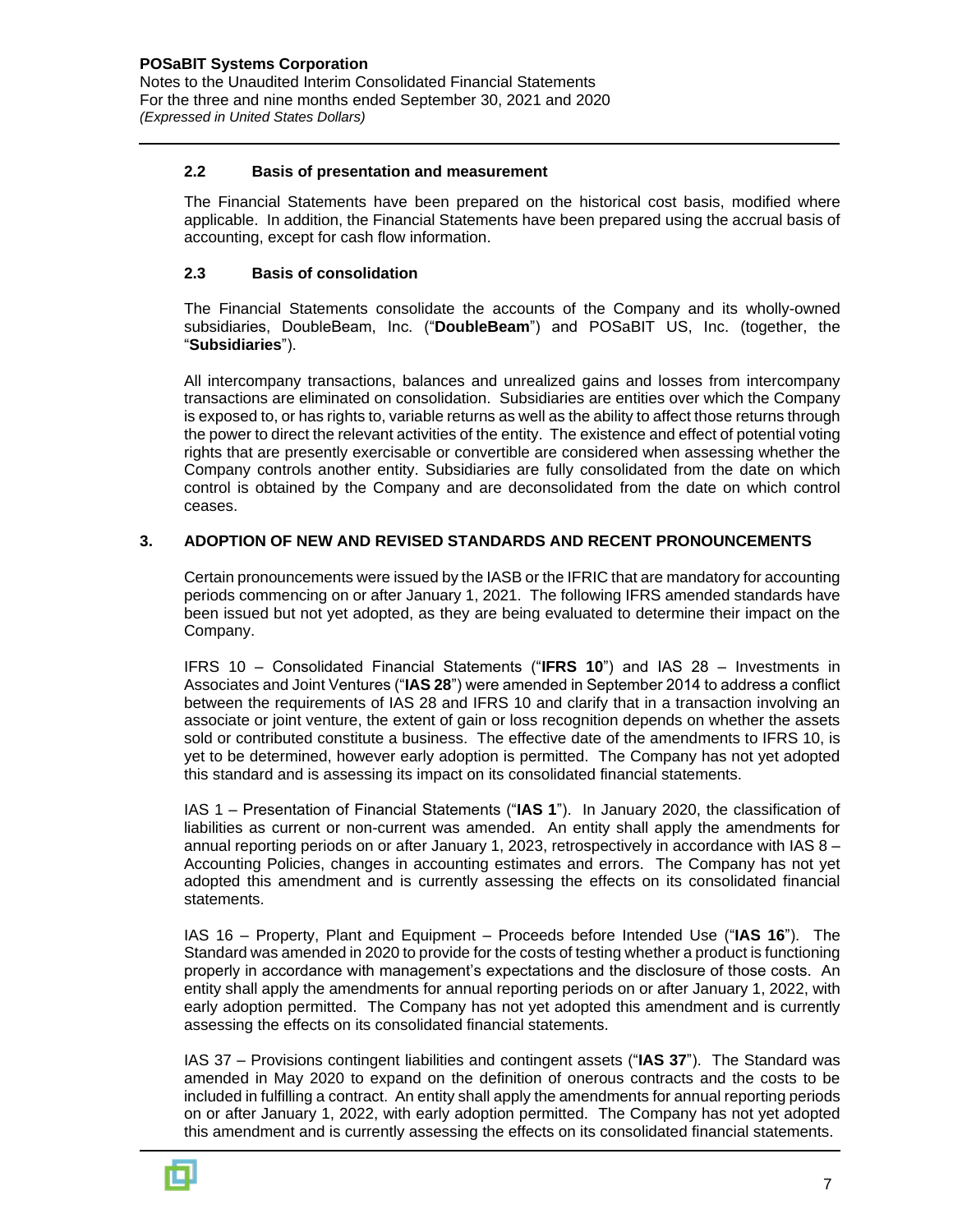Notes to the Unaudited Interim Consolidated Financial Statements For the three and nine months ended September 30, 2021 and 2020 *(Expressed in United States Dollars)*

#### **4. DIGITAL ASSETS**

Digital assets consist of Bitcoin (BTC) and Litecoin (LTC) coins.

#### **5. RECEIVABLES**

|                                      | September 30,<br>2021 | December 31,<br>2020 |
|--------------------------------------|-----------------------|----------------------|
|                                      | \$                    | S                    |
| Receivables                          | 2,355,135             | 1,921,568            |
| Allowance for expected credit losses | (33, 458)             | (26, 550)            |
|                                      | 2,321,677             | 1,895,018            |

The receivables are generally on terms due within 30 days.

The Company adopted IFRS 9 on January 1, 2018. For the three and nine months ended September 30, 2021, the Company recognized changes in expected credit losses of \$(5,725) (2020 - \$(12,251)) and \$(4,495) (2020 - \$9,448), respectively.

#### **6. INVENTORIES**

|                | September 30,<br>2021 | December 31,<br>2020 |
|----------------|-----------------------|----------------------|
|                | S                     |                      |
| Finished goods | 543,164               | 74,727               |
|                | 543,164               | 74.727               |

#### **7. OTHER ASSET**

.

The other asset in the amount of \$120,000 is a surety bond provided by Philadelphia Insurance and required for the Company's Money Transfer Licence in Washington State

#### **8. RIGHT-OF-USE ASSET**

The Company recognized a right-of-use asset for its old office premises with a corresponding lease liability (note 11), which is initially measured at the present value of the future lease payments. In accordance with IFRS 16, the Company then recognizes depreciation of right-of-use asset and interest expense on lease liability in the statements of income and comprehensive income.

| Balance, December 31, 2019        | 22.042    |
|-----------------------------------|-----------|
| Amortization                      | (16, 530) |
| Balance December 31, 2020         | 25.398    |
| Amortization                      | (25, 398) |
| <b>Balance September 30, 2021</b> |           |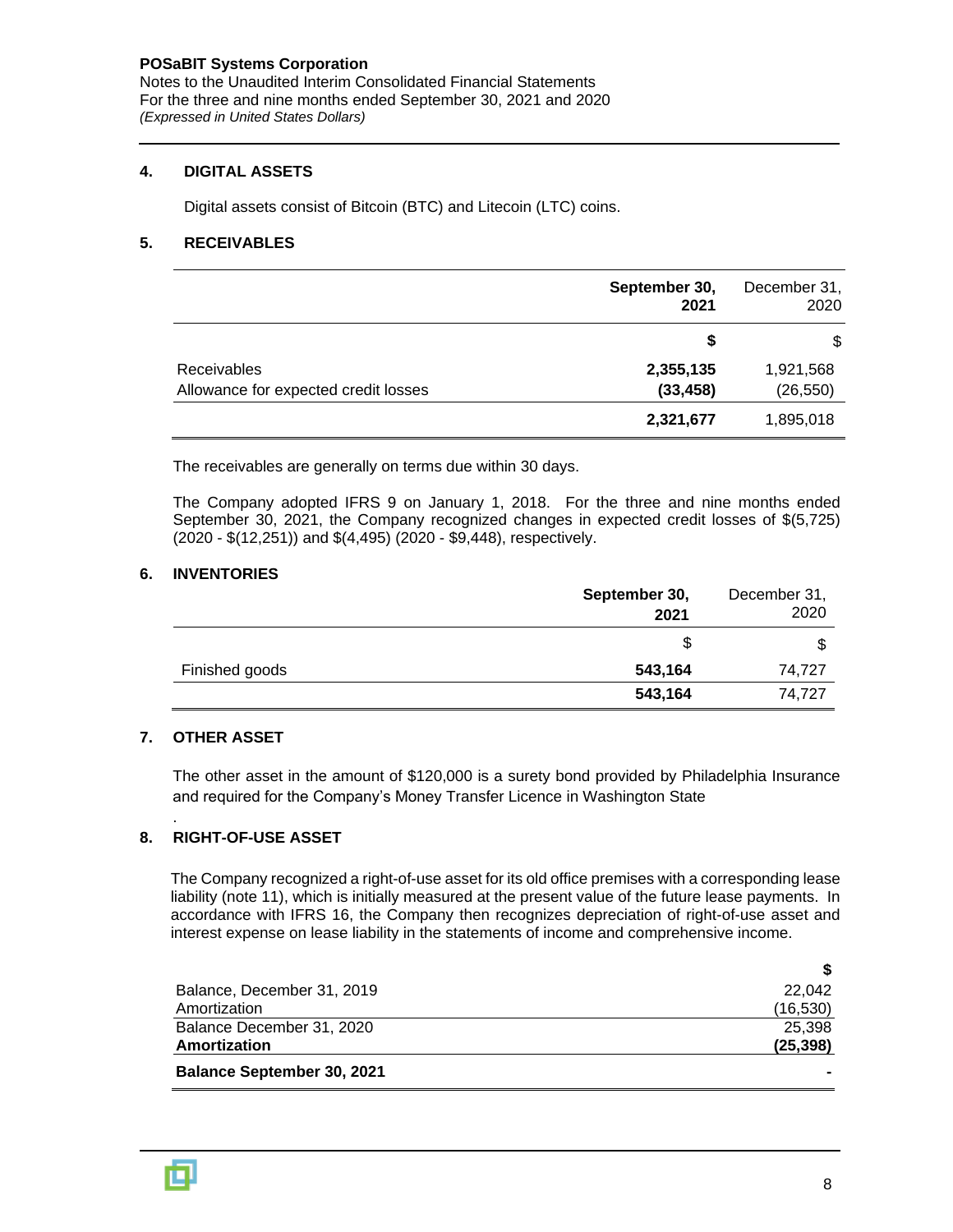In April 2021, the Company leased new premises and entered into a 1-year lease. As such, the lease is exempted from the accounting treatment prescribed by IFRS 16, as the lease is considered short-term.

For the three and nine months ended September 30, 2021, the Company incurred \$8,345 (2020 - \$nil) and \$19,224 (2020 - \$nil), respectively, in short-term lease costs and zero in low-value lease costs.

#### **9. EQUIPMENT, net**

| Cost                                |                     |
|-------------------------------------|---------------------|
|                                     | \$                  |
| December 31, 2019                   | 140,397             |
| Additions                           | 175,932             |
| Disposed                            | (20, 232)           |
| December 31, 2020                   | 296,097             |
| <b>Additions</b><br><b>Disposed</b> | 206,129<br>(4, 283) |
| September 30, 2021                  | 497,943             |

#### **Accumulated Depreciation**

| December 31, 2019         | 41,652    |
|---------------------------|-----------|
| Depreciation              | 93,898    |
| <b>Disposed</b>           | (17, 824) |
| December 31, 2020         | 117,726   |
| <b>Depreciation</b>       | 142,343   |
| <b>Disposed</b>           | (2,982)   |
| <b>September 30, 2021</b> | 257,087   |
|                           |           |

# **Net Book Value**

| December 31, 2020         | 178.371 |
|---------------------------|---------|
| <b>September 30, 2021</b> | 240.856 |

#### **10. INTANGIBLE ASSETS, net**

Intangible assets relate to software internally generated and acquired from DoubleBeam and a customer list acquired from DoubleBeam.

#### *Software*

#### **Cost**

December 31, 2019 793,192

**\$**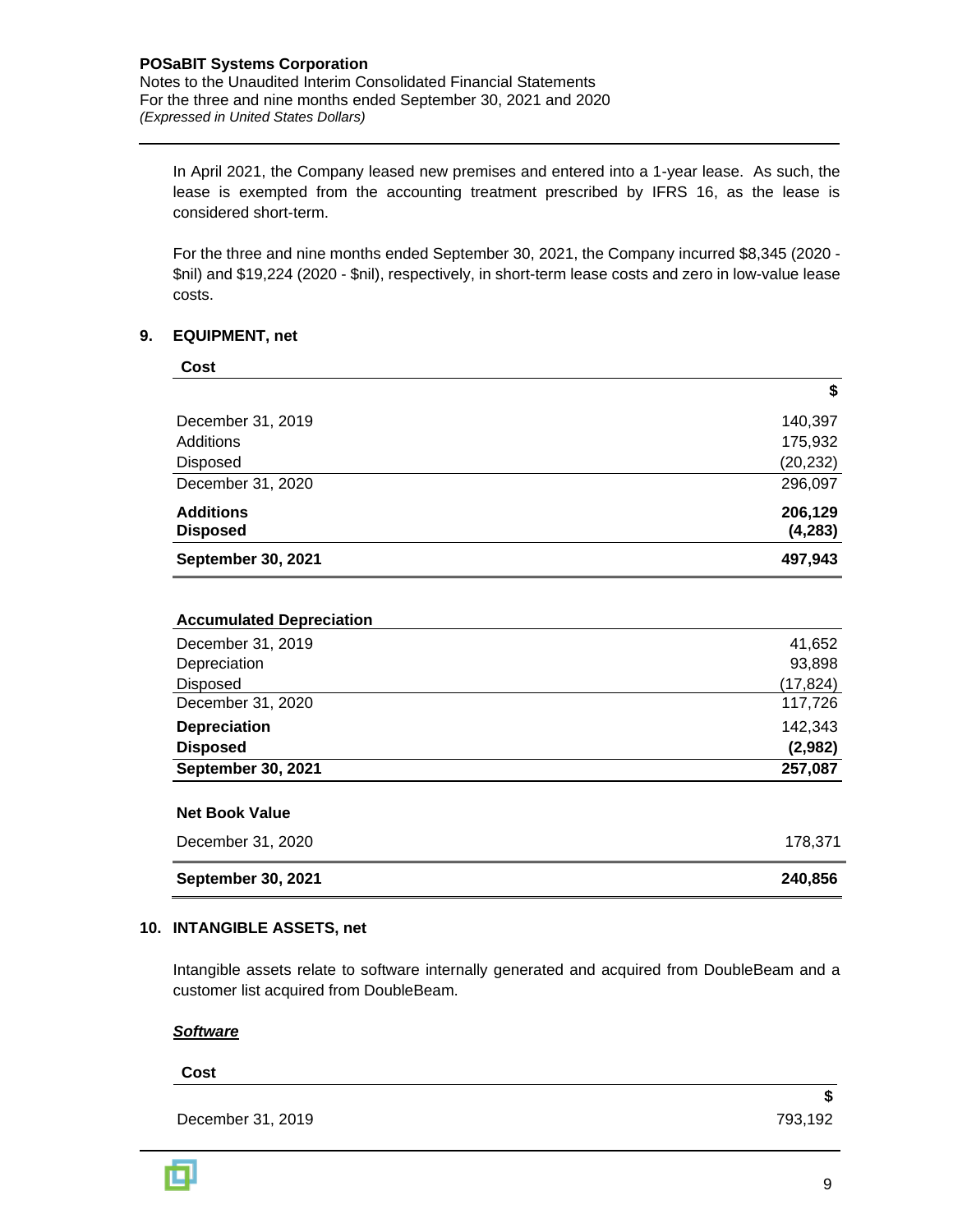Notes to the Unaudited Interim Consolidated Financial Statements For the three and nine months ended September 30, 2021 and 2020 *(Expressed in United States Dollars)*

| <b>Disposals</b>                         | (50,000)  |
|------------------------------------------|-----------|
| December 31, 2020 and September 30, 2021 | 743,192   |
|                                          |           |
| <b>Accumulated Amortization</b>          | \$        |
| December 31, 2019                        | 576,880   |
| Amortization                             | 188,425   |
| <b>Disposed</b>                          | (42, 223) |
| December 31, 2020                        | 723,082   |
| Amortization                             | 20,110    |
| <b>September 30, 2021</b>                | 743,192   |
| <b>Net Book Value</b>                    |           |
| December 31, 2020                        | 20,110    |
| <b>September 30, 2021</b>                |           |

#### **11. LEASE LIABILITY (2020)**

The Company recognized a right-of-use asset (note 8) for its old office premises with a corresponding lease liability which is initially measured at the present value of the future lease payments. In accordance with IFRS 16, the Company then recognizes depreciation of right-of-use asset and interest expense on lease liability in profit or loss.

The Company entered into one lease for office space. In order to calculate the present value of the future lease payments, the Company has used a discount rate of 12% which represents its incremental borrowing rate. Prior to the adoption of IFRS 16, this lease was accounted for as an operating lease. Changes to the Company's lease liability is as follows:

|                                                                               | \$                                    |
|-------------------------------------------------------------------------------|---------------------------------------|
| Balance, December 31, 2019<br>Additions<br>Interest expense<br>Lease payments | 24,301<br>76,188<br>4,207<br>(78,282) |
| Balance December 31, 2020                                                     | 26,414                                |
| Interest expense<br>Lease payments                                            | 394<br>(26,808)                       |
| <b>Balance September 30, 2021</b>                                             |                                       |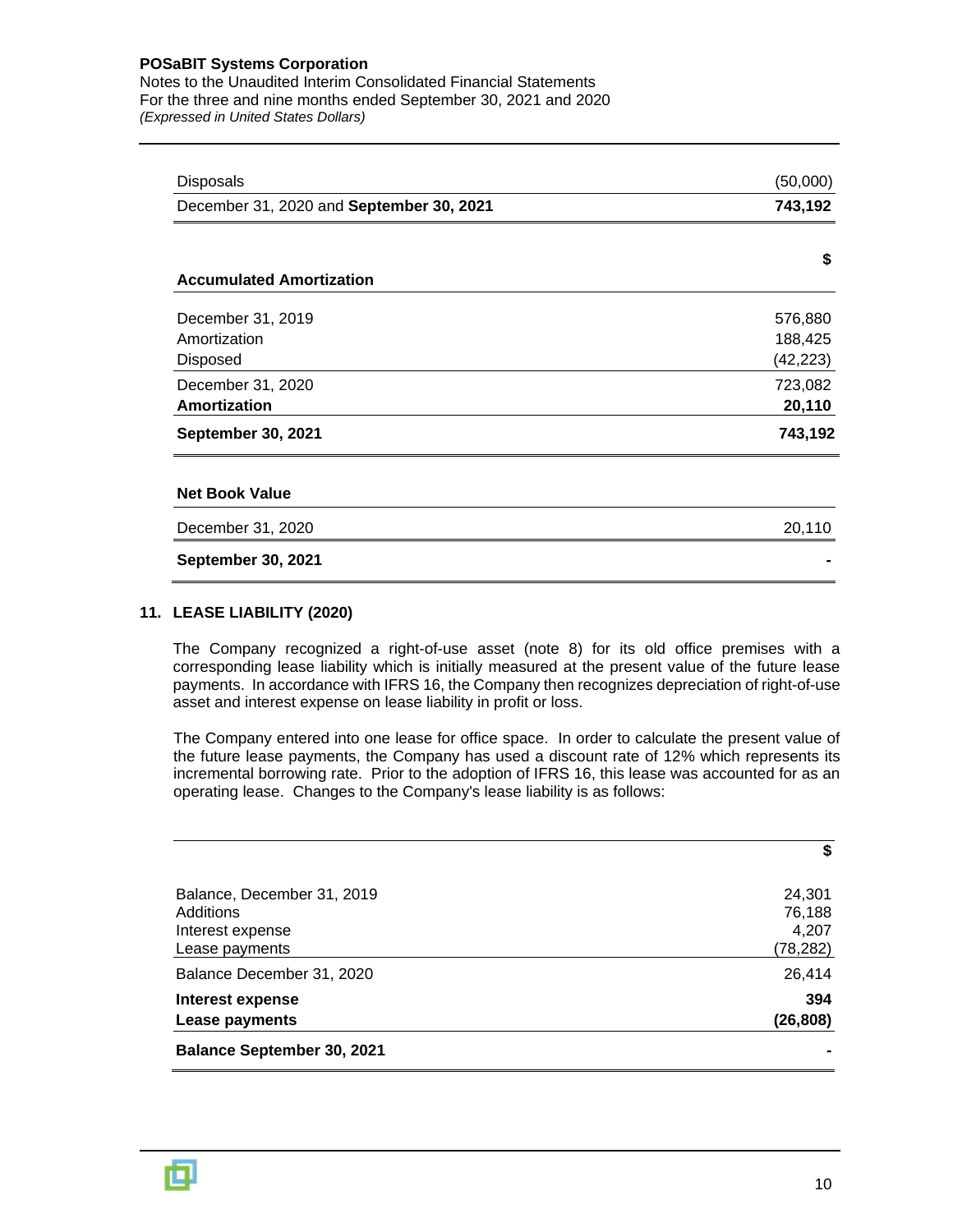#### **12. NOTES PAYABLE (2020)**

On May 6, 2019, the Company issued an unsecured note payable ("**Note 2**") in the amount of \$200,000. Starting May 6, 2019, Note 2 accrued interest at 18% per annum, with interest payable on a quarterly basis. Note 2 can be repaid in full at any time. Note 2 originally matured on September 30, 2020, but the expiry date has been extended to December 31, 2020. Prior to the reporting period end date, Note 2, including accrued interest, was repaid in full. For the three and six months ended June 30, 2021, interest expense of \$nil (2020 - \$8,975) and \$8,877 (2020 - \$17,951), respectively, has been recorded.

On September 20, 2018, the Company issued an unsecured note payable ("**Note 1**") in the amount of \$200,000. Starting October 1, 2018, Note 1 accrued interest at 18% per annum, with interest payable on a quarterly basis. Note 1 can be repaid in full at any time. Note 1 originally matured on September 30, 2020, but the expiry date was extended to December 31, 2020. Prior to December 31, 2020, Note 1, including accrued interest, was repaid in full. For the three and six months ended June 30, 2021, interest expense of \$nil (2020 - \$8,975) and \$nil (2020 - \$17,951), respectively, has been recorded.

#### **13. CONVERTIBLE NOTES**

During the year ended December 31, 2020, the Company completed a non-brokered financing of \$1,040,000 (the "**Financing**"), by way of issuance of convertible notes (the "**Convertible Notes**"). The Convertible Notes carry an interest rate of 12.0% per annum, payable on a calendar- quarterly basis and have a maturity date of December 31, 2023. At any time prior to December 1, 2023, at the election of the holder, outstanding principal of the Convertible Notes may be converted into common shares of the Company at CDN\$0.12 per common share.

In connection with the Financing, the Company incurred cash issue costs of \$64,450 and issued 5,650,233 common-share purchase warrants (each a "**Warrant**"), each with an exercise price of C\$0.12 and maturity date of November 13, 2025 and 349,608 finder warrants (each a "**Finder Warrant**"), each with an exercise price of C\$0.12 and maturity date of November 13, 2022.

As the conversion price is a function of the market price on the date of conversion, a variable number of shares will be issued on conversion, resulting in a derivative liability. On initial recognition, first the derivative liability (the "**Initial Derivative Liability**") of \$948,988 was recognized (note 14), with the residual value of \$91,012 allocated to the debt component. The fair value of the Finder Warrants of \$25,741 was estimated using the Black-Scholes option pricing model with the following weighted average assumptions: Risk-free rate of 0.33%, expected life of 1 year, exercise price of \$0.09, volatility of 237%, dividend yield of 0% and share price of \$0.11. \$7,893 of the fair value of the Finder Warrants and the cash costs of the issuance were deducted from the host liability with the residual value of \$82,299 being recorded as finance cost in profit and loss.

The residual value is then accreted back to the face value of the Convertible Notes over the term of the loan and the derivative liability is marked-to-market at each reporting date.

During the three and nine months ended September 30, 2021, \$50,000 and \$120,000, respectively, in face-value of the Convertible Notes was converted resulting in the issuance of 523,907 and 1,264,923 common shares, respectively (notes 16.2.2, 16.2.5, 16.2.7 and 16.2.9).

Interest accretion for the Convertible Notes for the three and nine months ended September 30, 2021 of \$21,142 (2020 - \$nil) and \$59,433 (2020 - \$nil), respectively, has been recorded in the consolidated statements of loss.

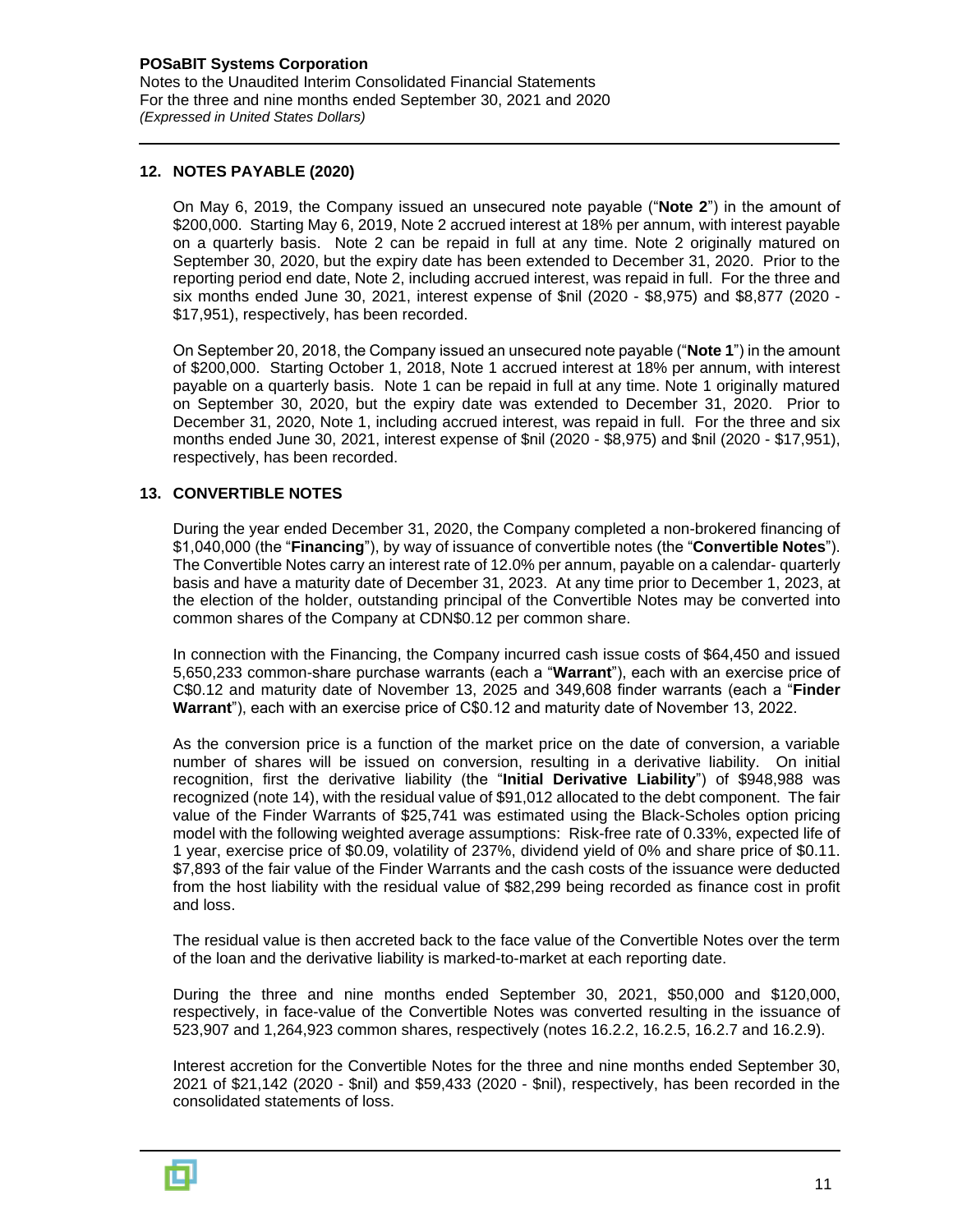#### **14. DERIVATIVE LIABILITY**

Upon issuance of the Convertible Notes and due to the variable number of shares issuable on conversion (due to the conversion price being in Canadian dollars with the underlying debt denominated in United States dollars), the Initial Derivative Liability was recognized. The fair value of derivative liabilities is recalculated at each reporting date, with the gain or loss being reported in the consolidated statement of comprehensive loss.

For the three and nine months ended September 30, 2021, the Company revalued the derivative liability and recorded a loss of \$7,856,498 (2020 - \$nil) and \$9,217,377 (2020 - \$nil), respectively, in the consolidated statements of comprehensive loss.

As at December 31, 2020, the Company revalued the derivative liability and recorded a loss of \$77,688 (2019 - \$nil) in the consolidated statements of comprehensive loss.

#### **15. GOVERNMENT LOAN**

Government amended its small business administration ("**SBA**") loans to provide relief from the financial effects of COVID-19. SBA provided the Company with a reduced-interest loan ("**SBA Loan**") of \$150,000. The SBA Loan has an interest rate of 3.75%, is amortized over 30 years and allows for no repayment during the first year. Commencing in year 2, the Company is required to make monthly payments of \$731, which will be applied first to outstanding interest and then to principal. Any outstanding principal and interest is due on May 18, 2050.

Pursuant to IAS 20 *Accounting for Government Grants and Disclosure of Government Assistance*, the benefit of a government loan at below-market rate is treated as a government grant and measured in accordance with IFRS 9 *Financial Instruments*: the benefit of below-market rate shall be measured as the difference between the initial carrying value of the loan (being the present value of a similar loan at market rates) and the proceeds received. The Company estimated the initial carrying value of the SBA Loan at \$40,535, using a discount rate of 18%, which was the estimated rate for a similar loan without the reduced-interest component. The difference of \$109,465 will be accreted to the loan liability over the 30-year term of the SBA Loan and offset to other income on the statements of loss and comprehensive loss. During the year ended December 31, 2020, the Company received \$10,000 advance grant from the government that is not required to be repaid.

During the three and nine months ended September 30, 2021, the Company recorded \$2,197 (2020 - \$nil) and \$6,370 (2020 - \$nil), respectively, of non-cash interest accretion on the SBA Loan.

#### **16. SHARE CAPITAL**

#### *Common shares*

#### *16.1 Authorized*

The Company is authorized to issue an unlimited number of common shares without par value.

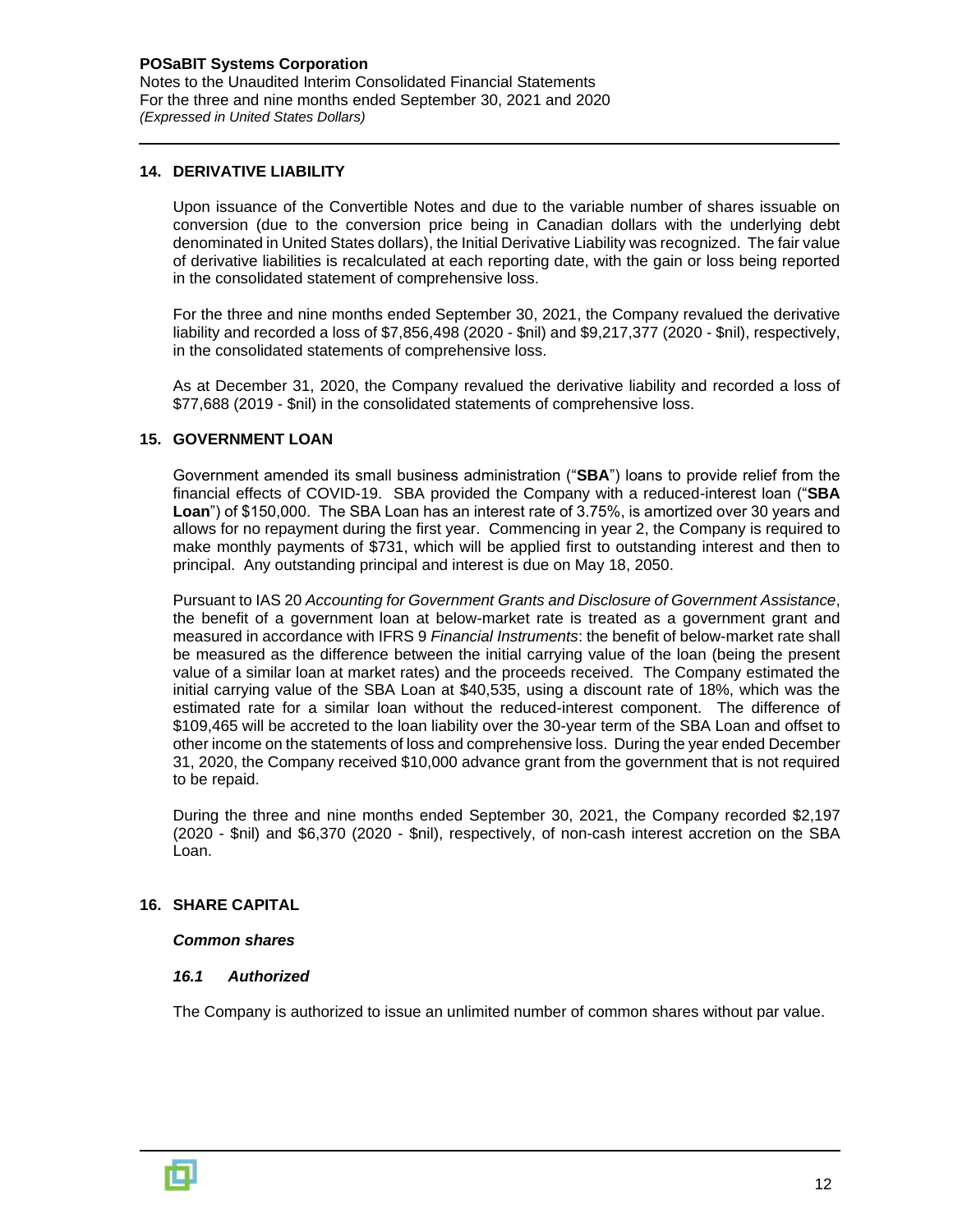Notes to the Unaudited Interim Consolidated Financial Statements For the three and nine months ended September 30, 2021 and 2020 *(Expressed in United States Dollars)*

#### *16.2 Issued and outstanding*

*2021*

- **16.2.1** In September 2021, 820,456 warrants were exercised raising proceeds of \$103,009. The fair value of the exercised warrants of \$5,510 was transferred from warrant reserve to share capital.
- **16.2.2** In September 2021, \$10,000 of the Convertible Notes were converted and cancelled, resulting in the issuance of 105,616 common shares.
- **16.2.3** In August 2021, 5,531,694 warrants were exercised raising proceeds of \$939,864. The fair value of the exercised warrants of \$90,447 was transferred from warrant reserve to share capital.
- **16.2.4** In August 2021, 220,000 options were exercised raising proceeds of \$24,920. The fair value of the exercised options of \$14,461 was transferred from contributed surplus to share capital.
- **16.2.5** In August 2021, \$15,000 of the Convertible Notes were converted and cancelled, resulting in the issuance of 156,500 common shares.
- **16.2.6** In July 2021, 7,908,797 warrants were exercised raising proceeds of \$1,794,597. The fair value of the exercised warrants of \$232,646 was transferred from warrant reserve to share capital.
- **16.2.7** In July 2021, \$25,000 of the Convertible Notes were converted and cancelled, resulting in the issuance of 261,791 common shares.
- **16.2.8** In June 2021, 3,616,400 warrants were exercised raising proceeds of \$742,654. The fair value of the exercised warrants of \$84,083 was transferred from warrant reserve to share capital.
- **16.2.9** In May 2021, \$20,000 of the Convertible Notes were converted and cancelled, resulting in the issuance of 210,516 common shares.
- **16.2.10** In May 2021, 108,658 warrants, 4,889 finder warrants and 11,102 options were exercised raising total proceeds of \$11,190. The combined fair value of \$51 was transferred from contributed surplus to share capital.
- **16.2.11** In March 2021, 74,083 finder warrants were exercised raising proceeds of \$13,423. The fair value of the exercised finder warrants of \$3,246 was transferred from warrant reserve to share capital.
- **16.2.12** In February 2021, the Company completed a private placement consisting of 11,029,565 units (each a "Unit"), raising gross proceeds of \$2,000,000. Each Unit consists of 1 common share and 0.3627 warrants (each full warrant, a "Warrant"). A total of 4,000,419 Warrants were issued, with each Warrant exercisable for 3 years at a price of C\$0.35. The fair value of the Warrants was estimated at \$222,690 using the Black-Scholes option pricing model with the following assumptions: estimated life of 3 years, risk-free interest rate of 0.30%, cumulative volatility of 167.14%, dividends of \$0.00 and an underlying share price of C\$0.275. There were no financing costs of the private placement.

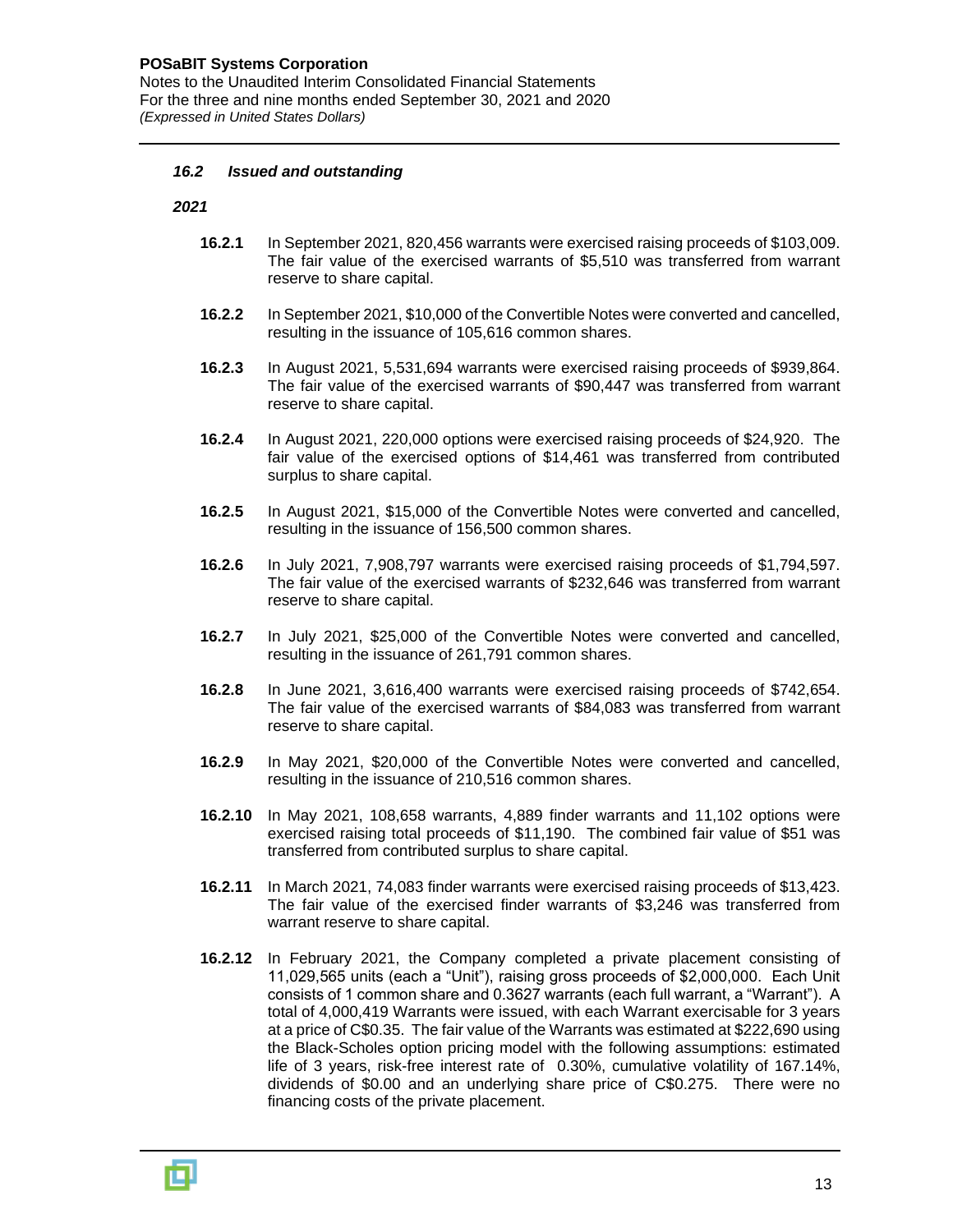**16.2.13** In January 2021, \$50,000 of the Convertible Notes were converted and cancelled, resulting in the issuance of 530,500 common shares.

#### **2020**

**16.2.14** In March 2020, the Company issued 3,024,643 common shares to POSaBIT US shareholders that had not originally received the exchange ratio upon conversion of their shares to Company shares, pursuant to the Transaction.

#### *16.3 Escrowed securities*

Subject to the policies of the CSE, the following table summarizes the remaining common shares of the Company that are subject to escrow provisions together with the date of general release.

| Total     | October 5,<br>2021 | April 5,<br>2022 |
|-----------|--------------------|------------------|
| 6,130,210 | 3,065,105*         | 3,065,105        |

\*Subsequent to the reporting date, these shares were released from escrow.

#### *16.4 Warrants*

In addition to the 4,000,419 Warrants issued in February 2021, in January 2021, the Company issued 125,000 advisory warrants (each, an "**Advisor Warrant**"). Each Advisor Warrant is exercisable for a period of 2 years at an exercise price of C\$0.12. The fair value of the Advisor Warrants was estimated at \$9,331 using the Black-Scholes option pricing model with the following assumptions: estimated life of 2 years, risk-free interest rate of 0.15%, cumulative volatility of 136.47%, dividends of \$0.00 and an underlying share price of C\$0.175.

A continuity of the Company's outstanding warrants follows:

|                                  | Number of    |                       |
|----------------------------------|--------------|-----------------------|
|                                  | warrants     | <b>Exercise price</b> |
|                                  |              | \$                    |
|                                  |              |                       |
| Outstanding at December 31, 2019 | 17,930,886   | C <sub>0.26</sub>     |
| Issued during 2020               | 5,825,037    | C <sub>0.12</sub>     |
| Balance at December 31, 2020     | 23,755,923   | C <sub>0.23</sub>     |
| <b>Issued during 2021</b>        | 4,125,419    | C <sub>0.33</sub>     |
| <b>Exercised</b>                 | (18,064,977) | C <sub>0.24</sub>     |
| <b>Expired</b>                   | (430,000)    | C <sub>0.30</sub>     |
| <b>September 30, 2021</b>        | 9,386,365    | C <sub>0.24</sub>     |

The outstanding issued warrants balance as at June 30, 2021 is comprised of the following items:

| Date of expiry   | Type     | <b>Number of warrants</b> | <b>Exercise price</b> |
|------------------|----------|---------------------------|-----------------------|
|                  |          |                           |                       |
| October 31, 2021 | Warrants | 1,600,000                 | C <sub>0.25</sub>     |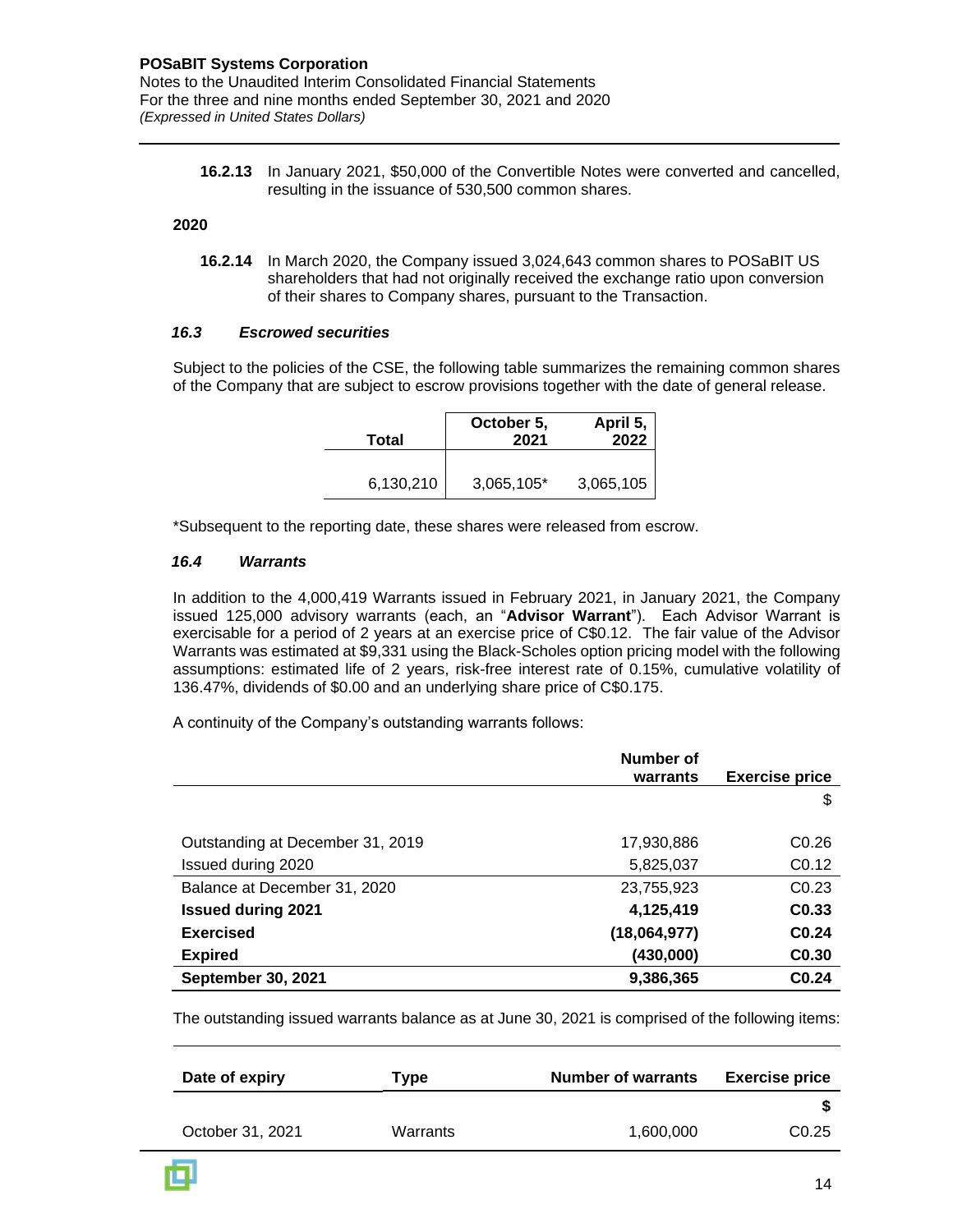Notes to the Unaudited Interim Consolidated Financial Statements For the three and nine months ended September 30, 2021 and 2020 *(Expressed in United States Dollars)*

| November 1, 2021          | Finders warrants | 166,300   | CO.25             |
|---------------------------|------------------|-----------|-------------------|
| November 13, 2022         | Finder warrants  | 169,915   | C <sub>0.12</sub> |
| January 31, 2023          | Advisor warrants | 125,000   | C <sub>0.12</sub> |
| February 22, 2024         | Warrants         | 4,000,419 | C <sub>0.35</sub> |
| November 13, 2025         | Warrants         | 3,151,091 | C <sub>0.12</sub> |
| July 10, 2027             | Warrants         | 173,640   | 0.14              |
| <b>September 30, 2021</b> |                  | 9,386,385 | CO.25             |

#### *16.5 Stock options and contributed surplus*

POSaBIT has a stock option plan (the "**Plan**") pursuant to which options to purchase common shares of the Company may be granted to certain officers, directors, employees and consultants of the Company. The Plan allows for a fixed issuance of up to 20% of the issued and outstanding common shares upon completion of the Transaction, being 16,610,000. As at September 30, 2021, the Company had 768,733 options available for issuance. A continuity of the unexercised options to purchase common shares is as follows:

The number and prices of the outstanding options are as follows:

|                                       | Number of<br>options | Weighted<br>average<br>exercise<br>price |
|---------------------------------------|----------------------|------------------------------------------|
|                                       |                      | S                                        |
| Outstanding as at December 31, 2019   | 12,790,494           | 0.10                                     |
| Granted                               | 3,956,895            | 0.07                                     |
| Cancelled                             | (1,661,895)          | (0.23)                                   |
| Forfeit                               | (3, 492, 525)        | (0.19)                                   |
| Outstanding as at December 31, 2020   | 11,592,969           | 0.06                                     |
| <b>Issued</b>                         | 4,479,400            | C <sub>0.57</sub>                        |
| <b>Exercised</b>                      | (231, 102)           | C <sub>0.13</sub>                        |
| Outstanding as at September 30, 2021  | 15,841,267           | 0.16                                     |
| Exercisable, as at September 30, 2021 | 9,442,941            | 0.05                                     |

For the three and nine months ended September 30, 2021, the Company recognized share-based compensation expense of \$276,766 (2020 - \$21,878) and \$473,052 (2020 - \$57,089), respectively.

The options outstanding and exercisable as at September 30, 2021 are comprised of the following items:

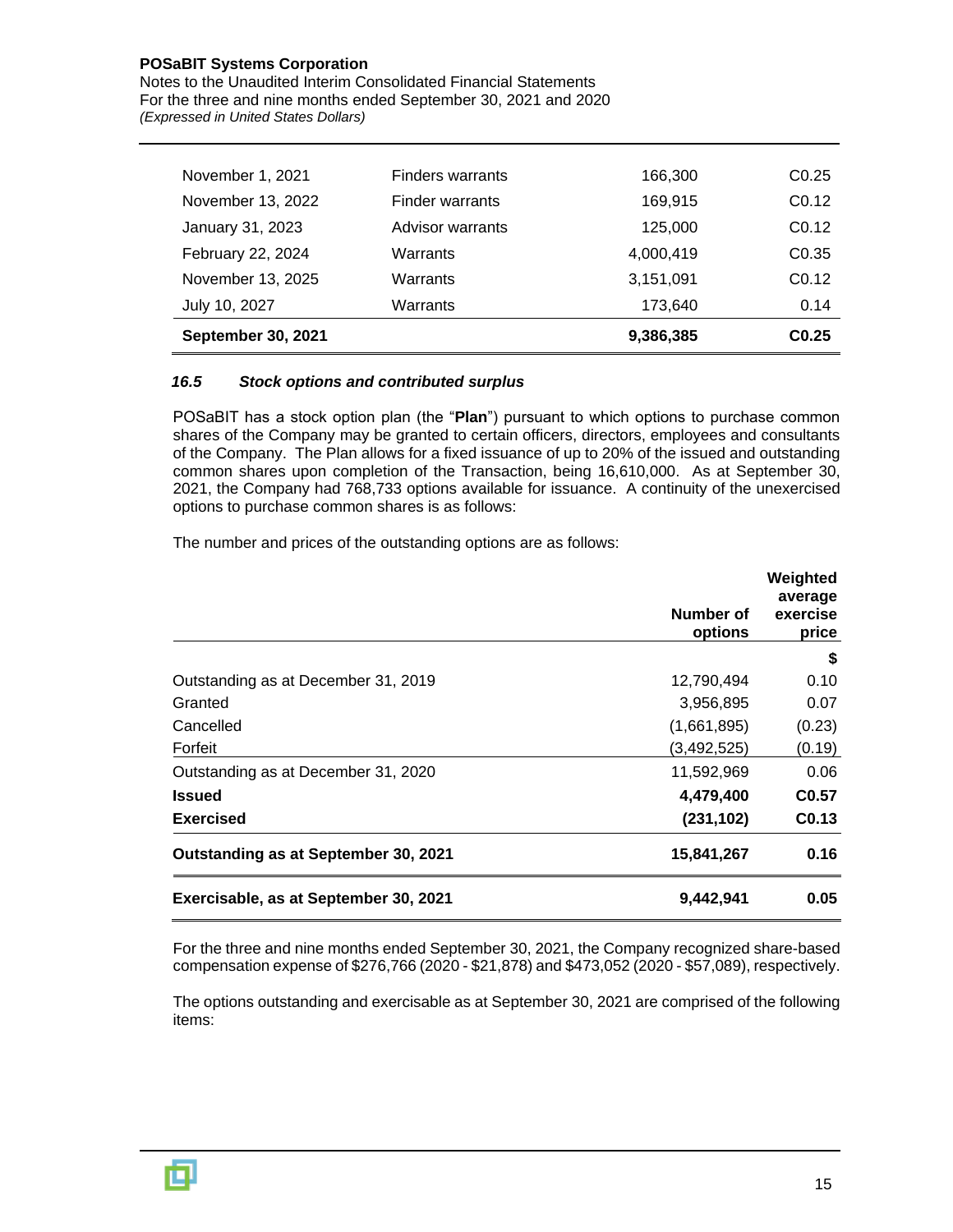Notes to the Unaudited Interim Consolidated Financial Statements For the three and nine months ended September 30, 2021 and 2020 *(Expressed in United States Dollars)*

| Date of expiry     | Number of<br>options<br>outstanding | <b>Exercise</b><br>price | Weighted<br>average<br>remaining life<br>(years) |
|--------------------|-------------------------------------|--------------------------|--------------------------------------------------|
| March 4, 2026      | 2,635,356                           | 0.0285                   | 4.4                                              |
| May 9, 2027        | 2,630,972                           | 0.0285                   | 5.6                                              |
| January 9, 2028    | 1,383,667                           | 0.0285                   | 6.3                                              |
| May 9, 2028        | 35,079                              | 0.0684                   | 6.6                                              |
| October 4, 2029    | 743,187                             | C <sub>0.15</sub>        | 8.0                                              |
| October 1, 2030    | 3,933,606                           | C <sub>0.095</sub>       | 9.0                                              |
| March 10, 2031     | 744,400                             | C <sub>0.275</sub>       | 9.4                                              |
| May 26, 2031       | 2,090,000                           | C0.315                   | 9.7                                              |
| July 21, 2031      | 445,000                             | CO.45                    | 9.8                                              |
| September 24, 2031 | 1,200,000                           | C <sub>1.23</sub>        | 10.0                                             |
| Outstanding        | 15,841,267                          |                          | 7.6                                              |
| <b>Exercisable</b> | 9,442,941                           |                          | 6.4                                              |

#### **17. DISCONTINUED OPERATIONS (2020)**

In May 2020, the Company completed the disposition of DoubleBeam by way of an asset sale agreement (the "**Sale**"). The Sale closed on May 22, 2020 (the "**Closing**"), with the conveyance of certain assets (both tangible and intangible) by the Company and the assumption of certain liabilities by the purchaser.

The following is a summary of the financial performance and cash flow information of discontinued operations:

|                              | 3 months ended |      | 9 months ended |               |
|------------------------------|----------------|------|----------------|---------------|
|                              | September 30,  |      |                | September 30, |
|                              | 2021           | 2020 | 2021           | 2020          |
|                              | \$             | \$   | \$             | \$            |
| Digital processing services  |                |      |                | 164,133       |
| Processing fees              |                |      |                | 24,806        |
| Software license fees        |                |      |                | 19,926        |
| Hardware cost of sales       |                |      |                | 64,696        |
| Sales labour and commissions |                |      |                | 20,000        |
| Cost of sales                |                |      |                | 124,428       |
| <b>Gross Margin</b>          |                |      |                | 34,705        |
| Administrative               |                |      |                | 54,447        |
| Marketing expense            |                |      |                | 48            |
| <b>Professional fees</b>     |                |      |                |               |
| Operating costs              |                |      |                | 54,485        |

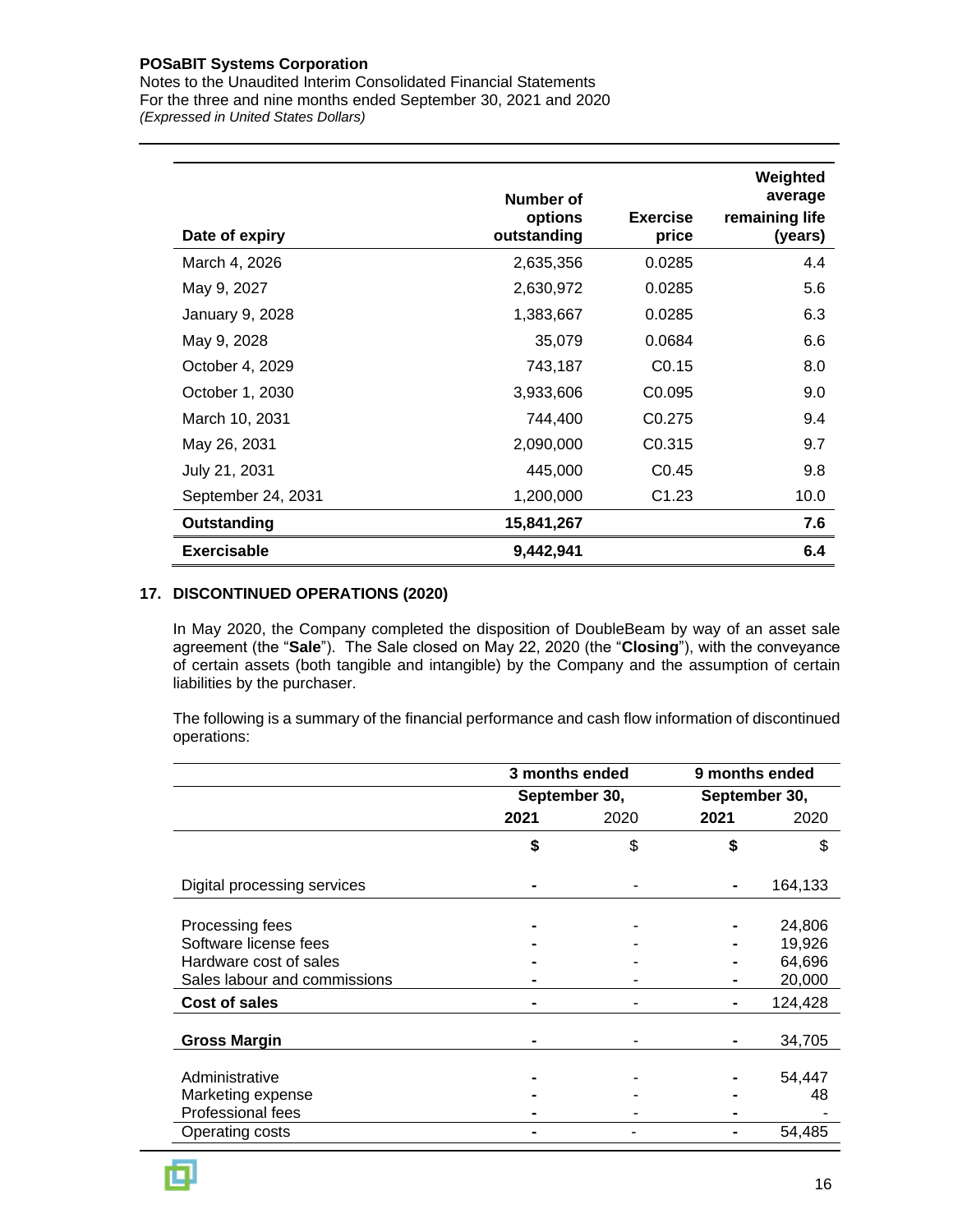Notes to the Unaudited Interim Consolidated Financial Statements For the three and nine months ended September 30, 2021 and 2020 *(Expressed in United States Dollars)*

|                                                                | 3 months ended |               | 9 months ended |                         |  |
|----------------------------------------------------------------|----------------|---------------|----------------|-------------------------|--|
|                                                                |                | September 30, |                | September 30,           |  |
|                                                                | 2021           | 2020          | 2021           | 2020                    |  |
| Change in expected credit losses<br>Impairment of goodwill and |                |               |                | (16, 213)<br>(210, 500) |  |
| customer lists<br>Other expenses                               |                |               |                | (226, 713)              |  |
| Loss from discontinued operations                              |                |               |                | (212, 027)              |  |
| Loss per share from<br>discontinued operations                 |                |               |                | (0.00)                  |  |
|                                                                |                |               |                |                         |  |
| Cash provided from (used for) discontinued operations          |                |               |                | (42,663)                |  |
| Cash used for discontinued investing activities                |                |               |                |                         |  |

#### **18. RELATED PARTY TRANSACTIONS AND BALANCES**

Parties are related if one party has the ability, directly or indirectly, to control the other party or exercise significant influence over the other party in making financial and operating decisions. Related parties may be individuals or corporate entities. A transaction is a related party transaction when there is a transfer of resources or obligations between related parties.

The Company's transactions with related parties were, in the opinion of management, carried out on normal commercial terms and in the ordinary course of the Company's business.

Included in operating expenses are licence fees paid to PlaceFull Inc., a company in which the CEO owns significant shareholdings.

#### **Key management compensation**

Key management includes those individuals having authority and responsibility for planning, directing and controlling the activities of the Company directly or indirectly. Key management includes the directors, named executive officers, being the Chief Executive Officer and the Chief Financial Officer. Others include the Company's Chief Technology Officer, Chief Revenue Officer and Chief Financial Officer of its operating subsidiary. Related-party compensation paid or payable to key management is detailed below:

|                                                                 | 3 months ended<br>September 30 |         | 9 months ended<br>September 30 |                 |
|-----------------------------------------------------------------|--------------------------------|---------|--------------------------------|-----------------|
|                                                                 | 2021                           | 2020    | 2021                           | 2020            |
|                                                                 | S                              | \$      | S                              |                 |
| Executive compensation to key<br>managers                       | 284,602                        | 134,000 | 692,102                        | 240,500         |
| Interest paid to key managers<br>Licence fees to PlaceFull Inc. | 30,000                         | 30,000  | 60,000                         | 2,121<br>60,000 |
| Totals                                                          | 314,602                        | 164.000 | 752,102                        | 302.621         |

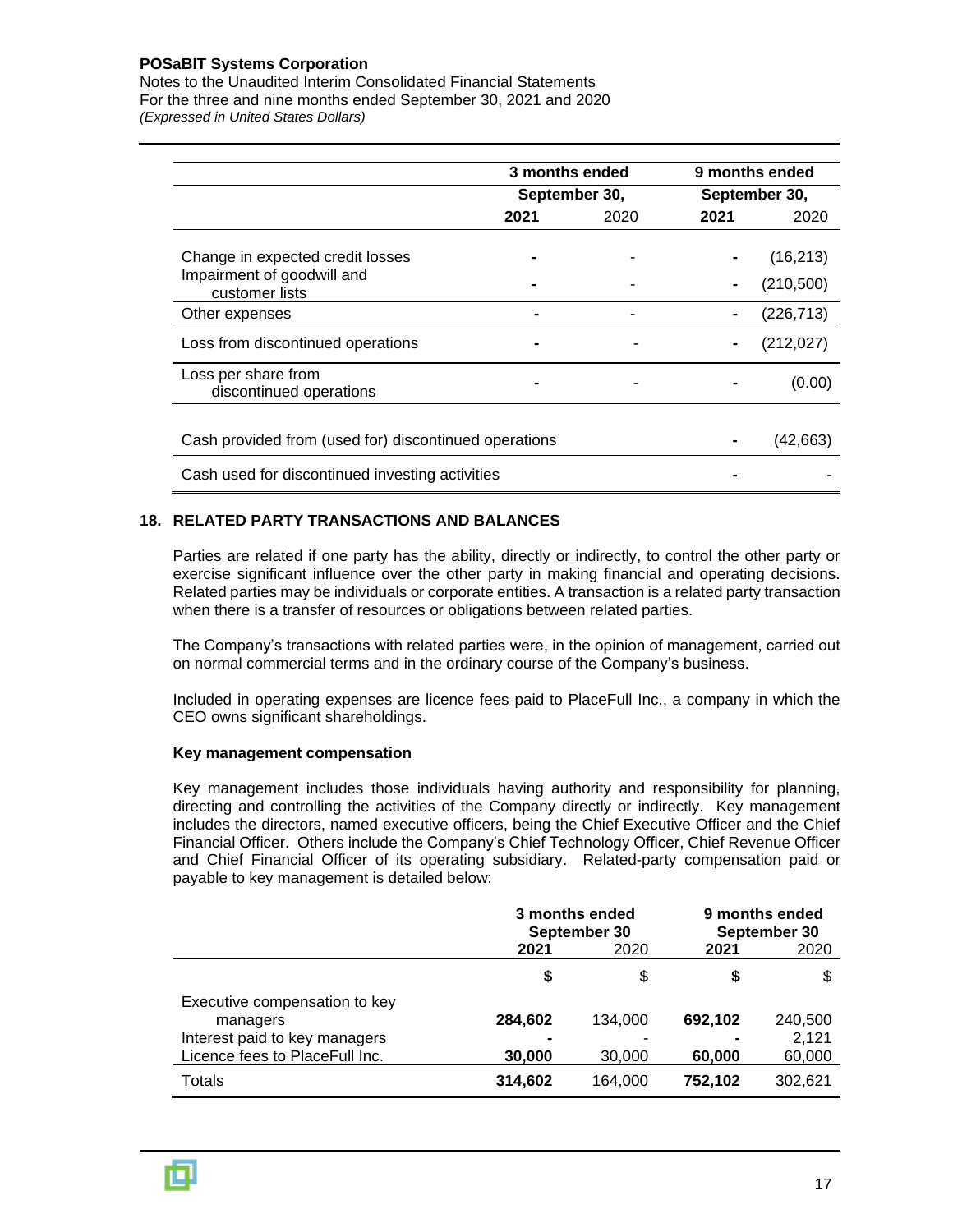As at September 30, 2021, PlaceFull Inc., owed the Company \$223,720 (December 31, 2020 - \$196,626). The loan is unsecured, interest free and due on demand.

During the three and nine months ended September 30, 2020, the Company provided loans (net of repayments) to PlaceFull Inc. in the amount of \$17,604 (2020 - \$21,476) and \$27,094 (2020 - \$42,604), respectively. These loans were unsecured, interest free and due on demand.

#### **19. FINANCIAL RISK MANAGEMENT**

Financial instruments measured at fair value are classified into one of levels in the fair value hierarchy according to the relative reliability of the inputs used to estimate the fair values. The three levels of the fair value hierarchy are:

Level 1 – Unadjusted quoted prices in active markets for identical assets or liabilities; and Level 2 – Inputs other than quoted prices that are observable for the asset or liability either directly or indirectly; and

Level 3 – Inputs that are not based on observable market data.

At September 30, 2021, the Company's financial instruments consist of cash, receivables, due from related parties, accounts payable and accrued liabilities, lease liability, derivative liability and note payable for the comparative year. The fair values of cash, receivables, due from related parties, accounts payable and accrued liabilities, lease liability and note payable for the comparative year approximate their carrying values due to the relatively short-term to maturity nature. The Company classifies its derivative liability at fair value through profit and loss.

#### **Financial risk factors**

The Company's activities expose it to a variety of financial risks: credit risk and liquidity risk. The Company's overall risk management program and business practices seek to minimize any potential adverse effects on the Company's financial performance. Risk management is carried out by the senior management team.

a) Credit risk

Credit risk is the risk of loss associated with a counterparty's inability to fulfill its payment obligations. The Company's credit risk is primarily attributable to receivables and monies due from its processors.

The Company believes that its receivables balance is fully collectable. As of September 30, 2021, \$2,321,677 (December 31, 2020 – \$1,895,018) in receivables was outstanding. The Company applies the simplified approach to providing for expected credit losses as prescribed by IFRS 9, which permits the use of the lifetime expected loss provision for all receivables. The loss allowance is based on the Company's historical collection and loss experience and incorporates forwardlooking factors, where appropriate. The provision matrix below shows the expected credit loss rate at each aging category of receivables:

| <b>September 30, 2021</b>     | $1 - 30$  | $31 - 60$ | 61-90   | >90    | Total     |
|-------------------------------|-----------|-----------|---------|--------|-----------|
|                               |           |           |         |        |           |
| Trade receivables outstanding | 1.906.058 | 299.390   | 3.991   | 75.696 | 2,355,135 |
| Expected loss rate (%)        | $1.0\%$   | 3.0%      | $4.0\%$ | 5.0%   |           |
| Loss allowance<br>provision   | 20.551    | 8.981     | 140     | 3.785  | 33,458    |

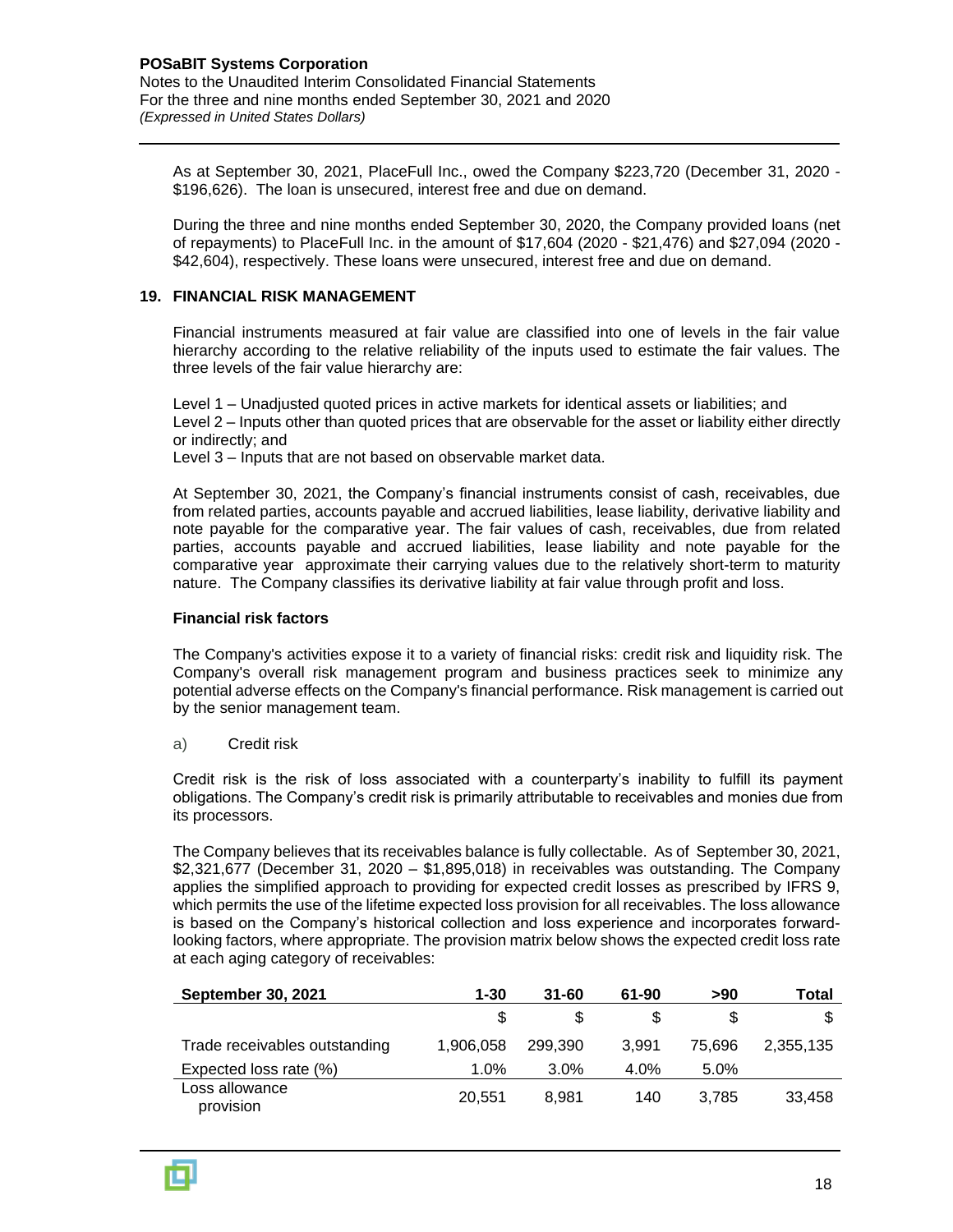Notes to the Unaudited Interim Consolidated Financial Statements For the three and nine months ended September 30, 2021 and 2020 *(Expressed in United States Dollars)*

| Total receivable, net           | 1,955,507 | 290,409   | 3.851  | 71,911 | 2,321,677 |
|---------------------------------|-----------|-----------|--------|--------|-----------|
| December 31, 2020               | $1 - 30$  | $31 - 60$ | 61-90  | >90    | Total     |
|                                 | \$        | \$        | \$     | \$     | S         |
| Accounts receivable outstanding | 1,817,385 | 19,037    | 18.007 | 70.498 | 1,924,927 |
| Expected loss rate (%)          | 1.0%      | 3.0%      | 3.5%   | 5.0%   |           |
| Loss allowance<br>provision     | 18,173    | 4.171     | 611    | 6.400  | 29,356    |
| Accounts receivable, net        | 1,799,211 | 14.866    | 17,396 | 64.098 | 1,895,571 |

The Company maintains bank deposits with reputable financial institutions.

Concentrations of credit risk that arise from financial instruments exist for groups of customers or counterparties when they have similar economic characteristics that would cause their ability to meet contractual obligations to be similarly affected by changes in economic or other conditions.

b) Liquidity risk

Liquidity risk is the risk that the Company is unable to generate or obtain sufficient cash or its equivalents in a cost-effective manner to fund its obligations as they come due.

c) Interest rate risk

The Company is subject to interest rate risk on future cash flows as its loans bear fixed rates of interest. The related party loans are interest free.

d) Capital risk management

The Company's objectives when managing capital are to safeguard its ability to continue as a going concern to provide returns to the shareholders and to maintain an optimal capital structure to minimize the cost of capital. The Company considers shareholders' equity as capital.

To maintain or adjust the capital structure, the Company may issue new shares to the shareholders, draw upon existing credit facilities or sell assets. There are no changes in the Company's capital management policies for the nine months ended September 30, 2021 and year ended December 31, 2020.

#### **20. REVENUE**

POSaBIT has 2 main revenue streams: Payment Services and Point-of-Sale ("**POS**") Services. The POSaBIT Payments Services generate revenue via setup costs, hardware costs, transaction fees and convenience fees. The POSaBIT POS has a traditional software-as-a-service subscription model (pay per terminal/console on a monthly, or yearly basis).

#### *20.1 Payment Services*

Payment Services are comprised of the following revenue generating transaction services:

*Convenience fees* - Charges to the end consumer for each transaction.

*Set-up fees* - Installation fees to each merchant.

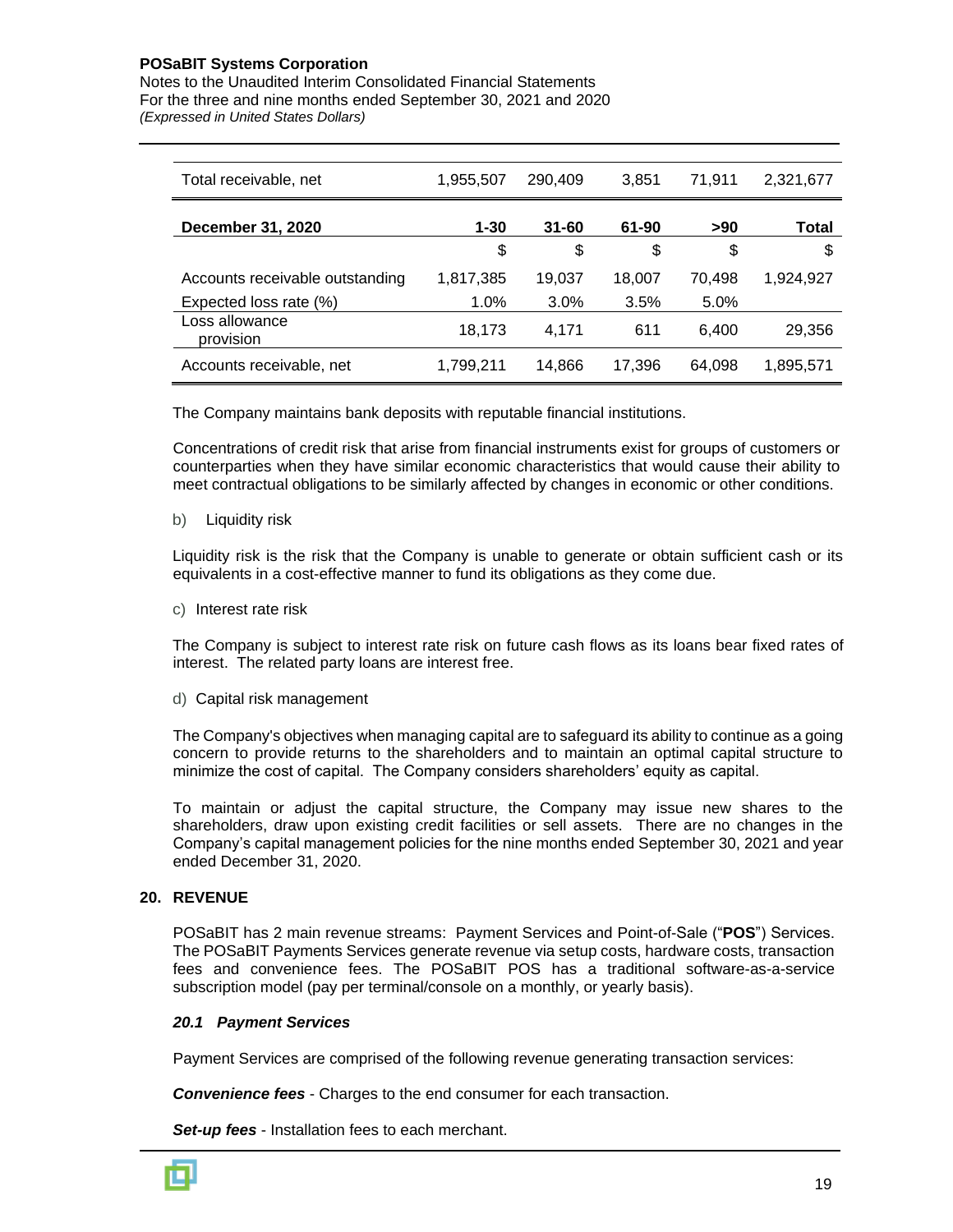*Subscription fees* - Charge merchants a monthly or yearly subscription fee per terminal/console. This fee is negotiated on a case-by-case basis with each merchant based on the volume of transactions and size of the merchant installation.

*Transaction fees -* Each debit charge to the merchant is variable based on volume projections by merchant. In addition, the Company also charges a "per swipe" fee paid by the merchant.

#### *20.2 POS Services*

POS Services comprise the following revenue generating transaction services:

*Hardware and installation* - POSaBIT charges the merchant for the cost of the hardware.

The Company generated the following revenues for the years ended December 31, 2020 and 2019 (net of revenues from discontinued operations):

|                                                                                                            | 3 months ended                   |                               |                                  | 9 months ended                             |  |
|------------------------------------------------------------------------------------------------------------|----------------------------------|-------------------------------|----------------------------------|--------------------------------------------|--|
|                                                                                                            | September 30,                    |                               | September 30,                    |                                            |  |
|                                                                                                            | 2021                             | 2020                          | 2021                             | 2020                                       |  |
|                                                                                                            | \$                               | \$                            | \$                               | \$                                         |  |
| <b>Payment services</b><br>Convenience fees<br>Set-up fees<br>Subscription fees<br><b>Transaction fees</b> | 4,005,073<br>10.300<br>1,622,889 | 1,726,000<br>6.184<br>508,963 | 9,348,123<br>25,125<br>3,651,943 | 3,467,375<br>12,010<br>28,578<br>1,076,885 |  |
|                                                                                                            | 5,638,262                        | 2,241,147                     | 13,025,191                       | 4,584,848                                  |  |
| <b>POS Services</b>                                                                                        | 725,845                          | 88,731                        | 1,843,061                        | 180,284                                    |  |
| <b>Total revenue</b>                                                                                       | 6,364,107                        | 2.329.878                     | 14,868,252                       | 4,765,132                                  |  |

#### **21. TRANSACTION COSTS**

The Company incurred the following transaction costs:

|                                          | 3 months ended<br>September 30, |      | 9 months ended<br>September 30, |      |
|------------------------------------------|---------------------------------|------|---------------------------------|------|
|                                          | 2021                            | 2020 | 2021                            | 2020 |
|                                          |                                 | S    |                                 | \$   |
| Issuance of advisor warrants (note 16.5) | $\blacksquare$                  |      | 9,331                           |      |
| Doublebeam transaction cost recovery     | (112,500)                       |      | (112,500)                       |      |
|                                          | (112,500)                       |      | (103, 169)                      |      |

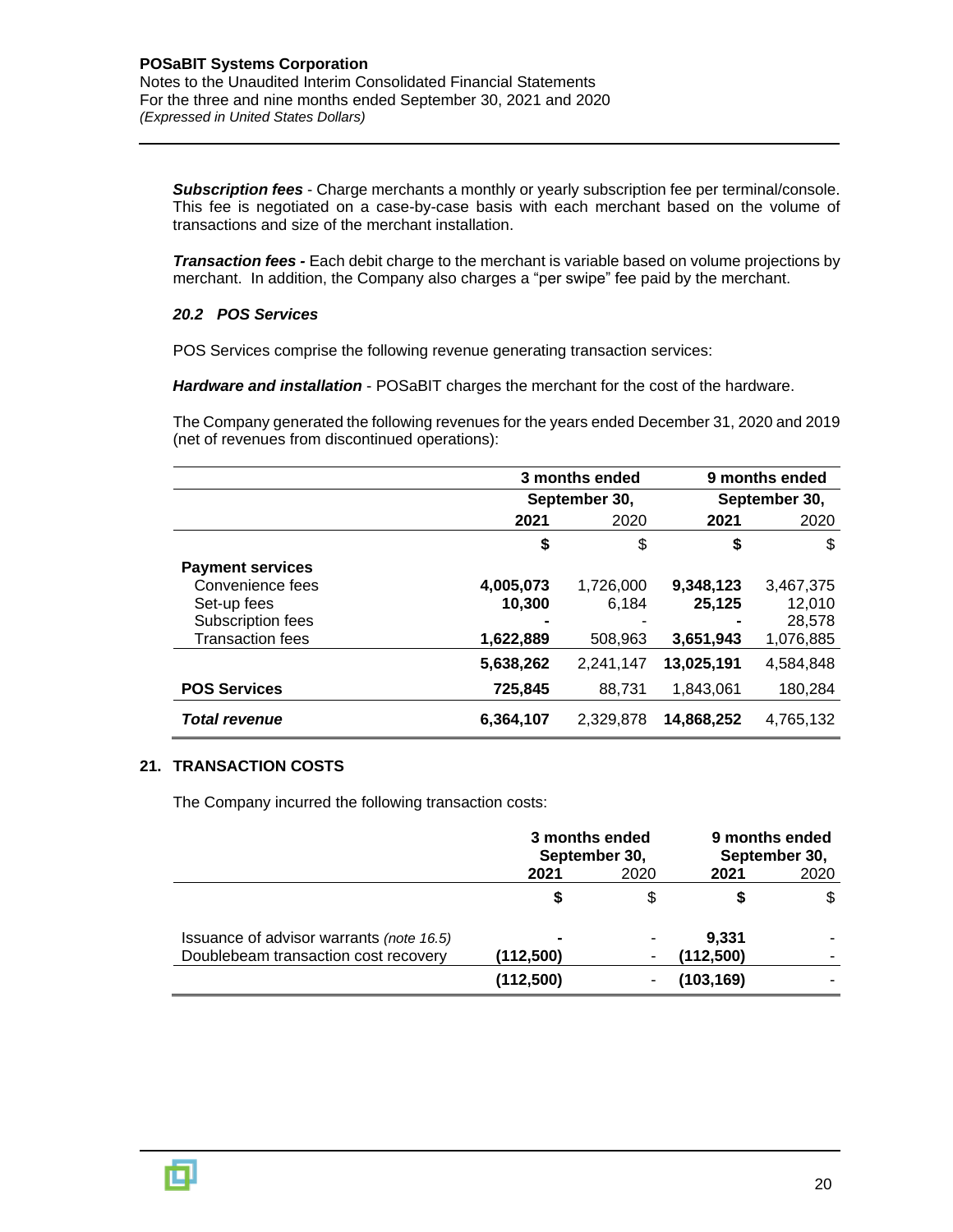Notes to the Unaudited Interim Consolidated Financial Statements For the three and nine months ended September 30, 2021 and 2020 *(Expressed in United States Dollars)*

### **22. ADMINISTRATIVE COSTS**

The Company incurred the following administrative costs:

|                                   | 3 months ended |         | 9 months ended |           |
|-----------------------------------|----------------|---------|----------------|-----------|
|                                   | September 30,  |         | September 30,  |           |
|                                   | 2021           | 2020    | 2021           | 2020      |
|                                   | \$             | \$      | \$             | \$        |
| General                           | 414,455        | 61,633  | 733,139        | 189,876   |
| Meals and entertainment           | 22,142         | 4,161   | 30,045         | 9,513     |
| Rent (note 8)                     | 8,345          |         | 19,224         |           |
| Salaries and wages                | 1,024,857      | 285,119 | 2,546,044      | 745,144   |
| Sales Tax                         | 111,432        | 40,992  | 261,626        | 80,087    |
| Travel                            | 33,896         | 4,193   | 55,593         | 20,534    |
| <b>Total administrative costs</b> | 1,615,127      | 396,098 | 3,645,671      | 1,045,154 |

#### **23. COMMITMENTS**

#### **Software Licence**

The Company has a software licence agreement with PlaceFull, requiring it to pay \$10,000 per month to PlaceFull to use their payment, billing and customer management software perpetually until either party terminates the agreement.

#### **24. ADDITIONAL CASH FLOW INFORMATION**

#### **24.1 Working capital changes in operating assets and liabilities:**

| Nine months ended September 30,                                                                                            | 2021                                                   | 2020                                                   |
|----------------------------------------------------------------------------------------------------------------------------|--------------------------------------------------------|--------------------------------------------------------|
|                                                                                                                            | S                                                      | \$                                                     |
| Sales taxes recoverable<br><b>Receivables</b><br>Inventory<br>Prepaid expenses<br>Accounts payable and accrued liabilities | 220<br>(431, 154)<br>(468,437)<br>(45, 739)<br>683,574 | 1.326<br>(721, 958)<br>(19,028)<br>94.047<br>2,092,772 |
| Working capital changes in operating assets and liabilities                                                                | (261,536)                                              | 1,447,159                                              |

#### **24.2 Supplemental cash flow information**

| Nine months ended September 30,                                         | 2021    | 2020   |
|-------------------------------------------------------------------------|---------|--------|
| <b>Non-cash financing activities:</b><br>Conversion of convertible debt | S       | \$.    |
|                                                                         | 120,000 |        |
| Cash interest paid                                                      | 92.069  | 82.646 |